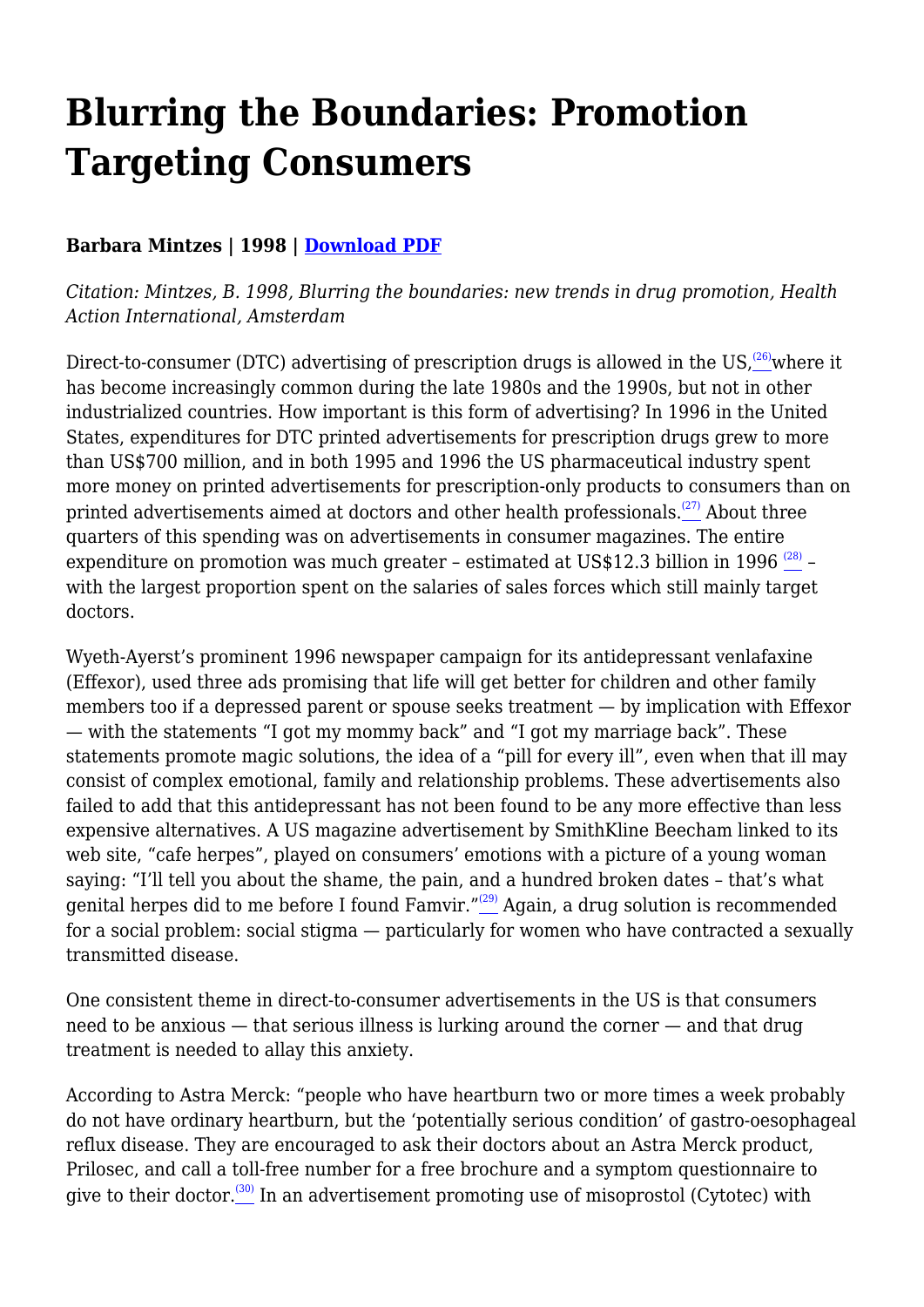NSAIDs, Searle tells Canadian arthritis patients that they may have ulcers but not know it: "And you may not feel anything in your stomach, because arthritis medication hides the pain." Ominously, the advertisement adds, "It's the thorns you don't see that may hurt you."<sup>[\(31\)](file:///C:/Users/Dimity/OneDrive%20-%20HAI/Reports,%20papers/Blurring/blurring.ch1.html#N_31_)</sup>

Merck & Co played on women's fears of disability with a 1997 US advertisement for alendronate (Fosamax) stating that "Thanks to Fosamax and its power to rebuild bone Susan Brenner is still paddling her own canoe after 50."<sup>[\(32\)](file:///C:/Users/Dimity/OneDrive%20-%20HAI/Reports,%20papers/Blurring/blurring.ch1.html#N_32_)</sup> The advertisement shows a healthy-looking woman of about 50 in front of a lake at sunset. The implication, further developed in the advertising text, is that all menopausal women may have osteoporosis and can break a bone at any time. In fact, most osteoporotic fractures occur after age 75 and the effects of alendronate use around age 50 on fracture risk 20 to 25 years later remain unknown. Long-term studies of estrogen, which is also used to increase post-menopausal bone mass and prevent fractures, indicate that the effect is rapidly reversed after discontinuing use, with no long-term gain if women use estrogen for less than 10-15 vears. $^{(33) (34)}$  $^{(33) (34)}$  $^{(33) (34)}$  $^{(33) (34)}$  $^{(33) (34)}$ 

Most healthy 50 year-old women who know how to paddle a canoe are likely to find it easy without drug treatment. Ironically, regular exercise is one of the major ways to prevent osteoporosis.

Alendronate has been associated with severe oesophagal adverse reactions $\frac{(35)}{20}$  $\frac{(35)}{20}$  $\frac{(35)}{20}$ , is much more expensive than other drug treatments used to prevent osteoporosis<sup>[\(36\)](file:///C:/Users/Dimity/OneDrive%20-%20HAI/Reports,%20papers/Blurring/blurring.ch1.html#N_36_)</sup> and was less effective in increasing bone mass in a comparative trial with estrogen-progestin products.<sup> $(37)$ </sup> A letter to the editor in the *New England Journal of Medicine* states that, "evidence that bisphosphonates [the class of drug alendronate and etidronate belong to] should be widely used in women with postmenopausal osteoporosis is meager, and we think it is too early for drug committees in local hospitals with shrinking budgets to recommend them even if the drugs have been approved by the regulatory authorities." $(38)$ 

In August 1997, Eli Lilly began a US\$15-\$20 million print advertising campaign in major magazines for fluoxetine (Prozac) its best-selling antidepressant. An advertising company used to selling cereals, hamburgers and automobiles, Leo Burnett Co., was hired for the job. According to an article in the *International Herald Tribune*, the aim of the campaign is not to wean users of other antidepressants onto fluoxetine but to "stimulate demand for Prozac by urging people who are not being helped for depression — or receiving less strong medicine than they may need — to seek treatment. $^{\prime\prime(39)}$  $^{\prime\prime(39)}$  $^{\prime\prime(39)}$ 

The advertising text deliberately plays on negative public perceptions of benzodiazepine tranquilizers while reassuring readers that this mood-altering drug is more innocuous, "It's not a tranquilizer. It won't take away your personality. Depression can do that, but Prozac can't." The campaign slogan "Welcome back" further develops a theme equating use of fluoxetine with achieving a normal state. Non-drug treatments are presented as a secondary measure doctors may recommend after a patient has begun to respond to fluoxetine, rather than as a genuine alternative.<sup>[\(40\)](file:///C:/Users/Dimity/OneDrive%20-%20HAI/Reports,%20papers/Blurring/blurring.ch1.html#N_40_)</sup> Sidney Wolfe, director of the [US Public Citizen's Health](http://www.public.org) [Research Group](http://www.public.org), calls this campaign an "appalling statement about how desperate a drug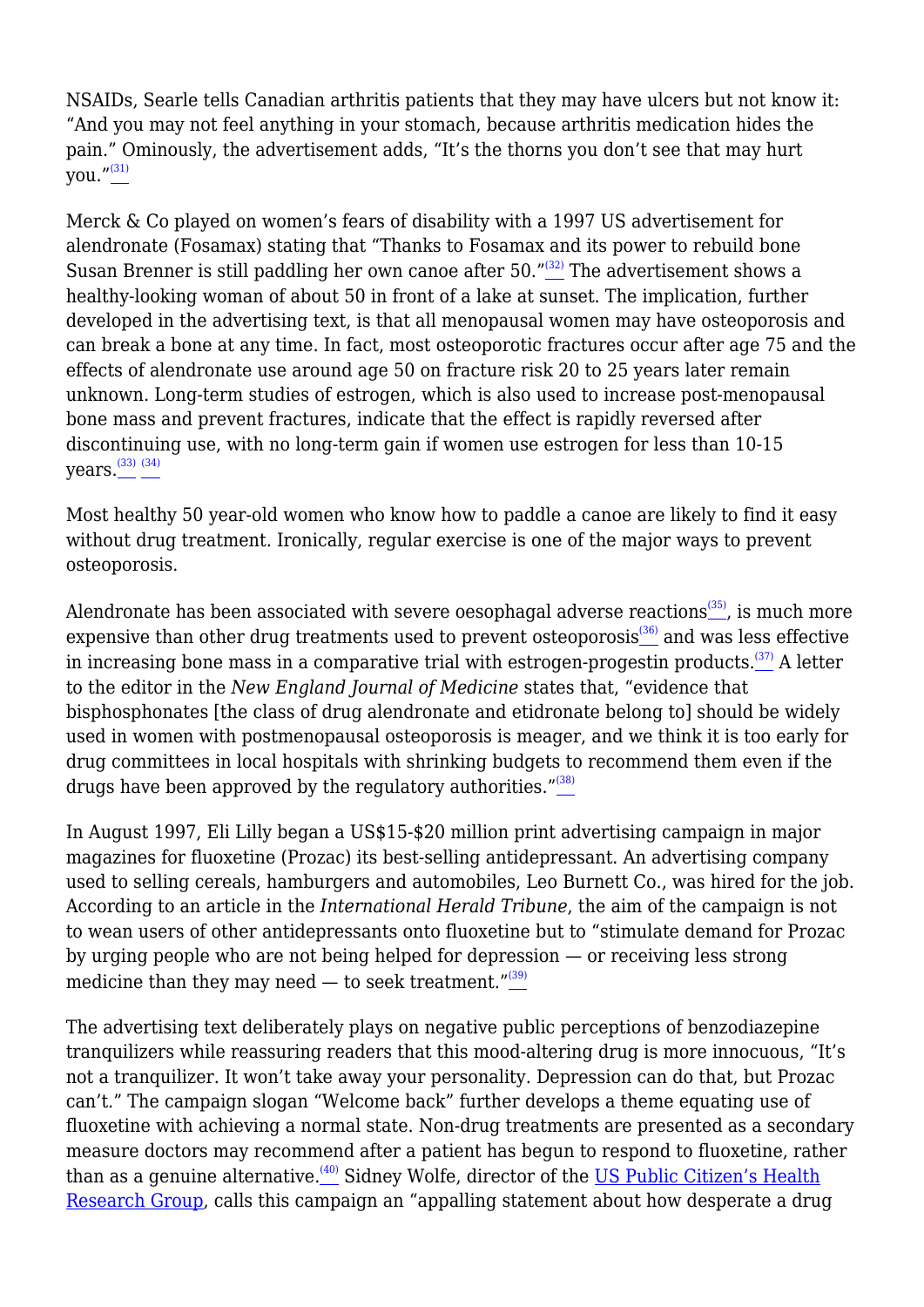company is to expand its market share." $(41)$ 

A theme which was conspicuously absent from an advertisement for an antifugal, itraconazole (Sporanox), appearing in *Newsweek, Sports Illustrated, Better Homes & Gardens* and other US magazines was that drugs don't always work as intended. The advertisement featured before and after photos of feet with and without a toenail fungus infection. It did not mention that the oral antifungul, which must be taken for three months, only cured toenail fungus about half the time in pre-marketing clinical trials or that another 20% of those who are cured suffer relapses. $(42)$ 

The first widespread prescription-drug advertising to consumers in the US took place in the early 1980s. Soon after disaster struck. Eli Lilly launched its new anti-arthritic drug benoxaprofen (Oraflex) in May 1982 with an aggressive promotional campaign aimed at the public as well as to health professionals.<sup>[\(43\)](file:///C:/Users/Dimity/OneDrive%20-%20HAI/Reports,%20papers/Blurring/blurring.ch1.html#N_43_)</sup> Claims that the drug could prevent disease progression helped to quickly generate drug sales. The number of prescriptions rose quickly from 2,000 to 55,000 per week and benoxaprofen began to generate more than US\$1 million a week in sales. However, within five months Lilly removed the drug from the market because of severe adverse reactions, primarily in the elderly, including deaths. The US FDA declared a moratorium on DTC advertising of prescription drugs soon after, in February 1983, which was lifted in September 1985 after two years of consultation and review.<sup>[\(44\)](file:///C:/Users/Dimity/OneDrive%20-%20HAI/Reports,%20papers/Blurring/blurring.ch1.html#N_44_)</sup>

In August 1997, the [US FDA](http://www.fda.gov) announced new guidelines for radio and television advertisements of prescription drugs which would remove a major barrier to broadcast advertising. Previously, manufacturers had been required to include product labeling information (what the FDA calls the "brief summary" of prescribing information, usually printed in fine print on the back of advertisements) with all advertisements which included both the product's name and health claims. As a result few manufacturers had chosen to broadcast full advertisements, usually stopping at reminder ads which mentioned only the product's name but not why it is used, or disease-oriented ads which did not include the product name. The FDA's 1997 guidelines say that manufacturers can include health claims if they also include information on major side effects and provide consumers with a free phone number or Internet site to obtain additional information. This effectively opens television and radio to prescription drug DTC advertising. The first violation of FDA standards occurred only two weeks after publication of the new guidelines, when Schering-Plough was told to halt a television advertising campaign.<sup>[\(45\)](file:///C:/Users/Dimity/OneDrive%20-%20HAI/Reports,%20papers/Blurring/blurring.ch1.html#N_45_)</sup>

Of special relevance to these US campaigns is one of the principles mentioned in the WHO *Ethical Criteria* on advertisements in all forms to the general public: "While they should take account of people's legitimate desire for information regarding their health, they should not take undue advantage of people's concern for their health." $(46)$  A second principle in the *Ethical Criteria* which appears to be honoured mainly in the breach is that: "Language which brings about fear or distress should not be used." $(47)$ 

# **Is DTC advertising likely to lead to better health?**

US FDA Associate Commissioner for policy, William Hubbard, defends the agency's policies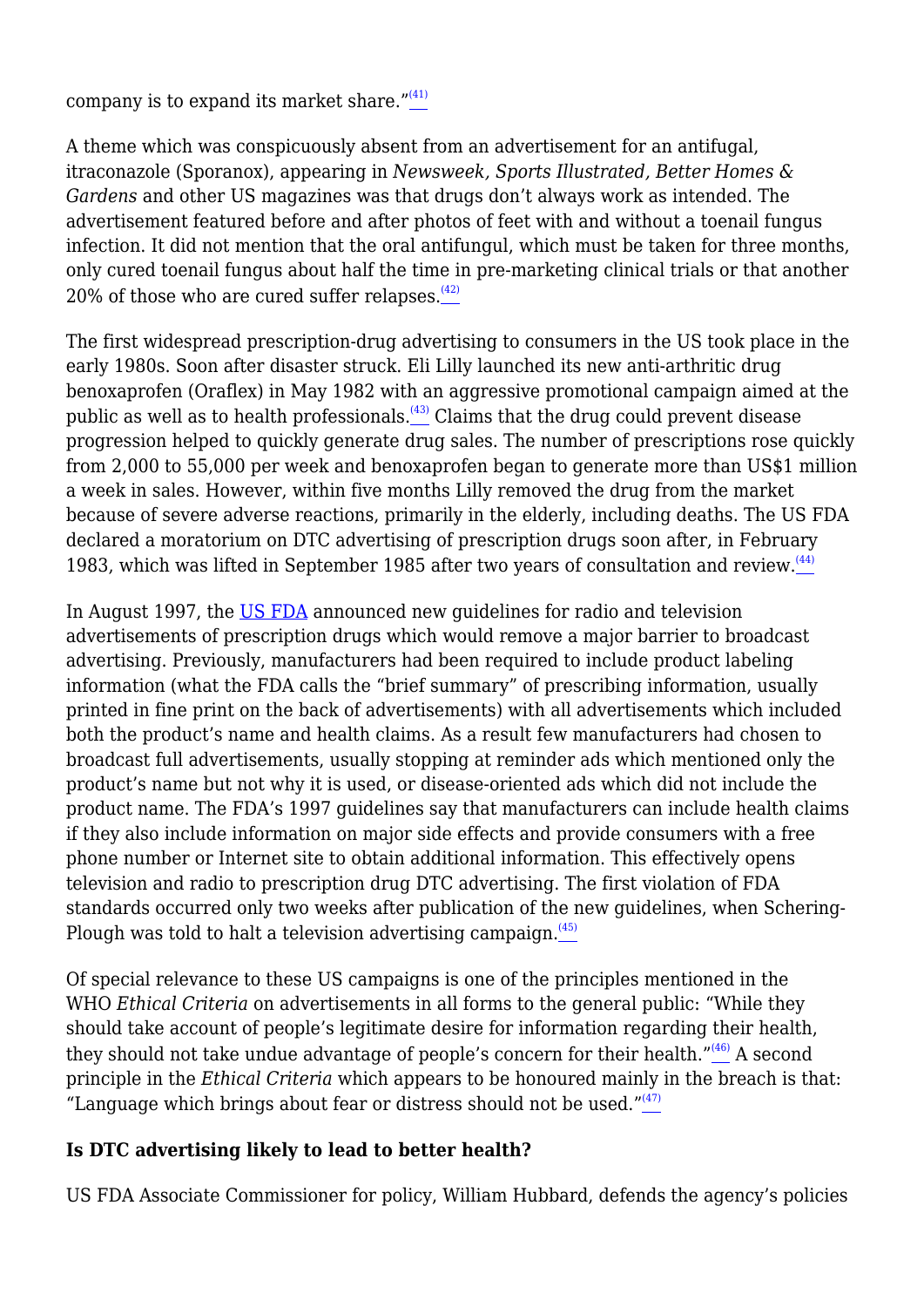on DTC advertising as, "part of a coordinated effort to empower people, to help them take charge of their health care, make them better patients and better consumers." $(48)$ 

In a speech to drug regulators at the 4th IDRAC Conference of Medicines Agency in The Hague in April 1997, Patrick Deboyser, speaking on behalf of the pharmaceutical unit of the European Commission's industry directorate, said that he would support the idea of reconsidering the European Union's ban on direct-to-consumer advertising of prescription medicines.<sup>[\(49\)](file:///C:/Users/Dimity/OneDrive%20-%20HAI/Reports,%20papers/Blurring/blurring.ch1.html#N_49_)</sup> In Canada, similar announcements led Dr Joel Lexchin, Secretary/Treasurer of the Medical Lobby for Appropriate Marketing [\(MaLAM\)](http://www.camtech.net.au/malam) to examine whether Canadian consumers are likely to obtain more appropriate treatment if DTC advertisements are allowed.<sup> $(50)$ </sup> He argues that this regulatory change is justified only if it can be shown to be likely to lead to improved health outcomes.

As Lexchin notes, a prerequisite for any improvement in treatment and health outcomes is accurate information. In order to predict potential accuracy — since DTC ads are not allowed in Canada — he looked first at nonprescription drug advertising to consumers, then at prescription drug advertising to doctors. A 1993 survey of 15 Canadian magazines found that 24% of advertisements for OTC drugs contained "minor errors" such as stating that there were no side effects or exaggerating a product's merits; 39% had major violations such as unapproved claims or misrepresentation.<sup> $(51)$ </sup> Advertising aimed at doctors was no more accurate; a 1991 survey of 111 ads in 14 Canadian journals found that risks were mentioned only 53% of the time, and that this was almost always in the context of a statement about lack of side effects. In contrast, benefits were discussed in 91% of the  $ads.$  $(52)$ 

In other words, the information on risks and benefits was skewed towards a misleadingly positive representation of the product and a lack of attention to warning both health professionals and consumers about potential risks. A similar bias was found in a 1995 US *Consumer Reports* evaluation of 28 DTC advertisements for prescription drugs. The advertisements were submitted to a panel of 32 medical specialists who evaluated ads for products related to their specialty. The reviewers found that one-third contained factual inaccuracies or assertions that were not scientifically supported; only half conveyed important information on side effects in the main promotional text; fewer than half presented the drug's effectiveness, potential benefits and risks fairly; and 11 ads — nearly 40%– were considered more harmful than helpful by at least one reviewer. $(53)$ 

The *Consumer Reports* review also highlighted several themes in the advertisements which contribute little to rational use:

- implied 100% effectiveness (four anti-allergy products);
- failure to mention age groups in which the product is more or less effective (minoxidil, Rogaine)
- an appeal to maternal guilt (DDAVP nasal spray for bedwetting);
- romantic scenes used to sell the drug (an anti-psoriasis drug and menopausal hormones).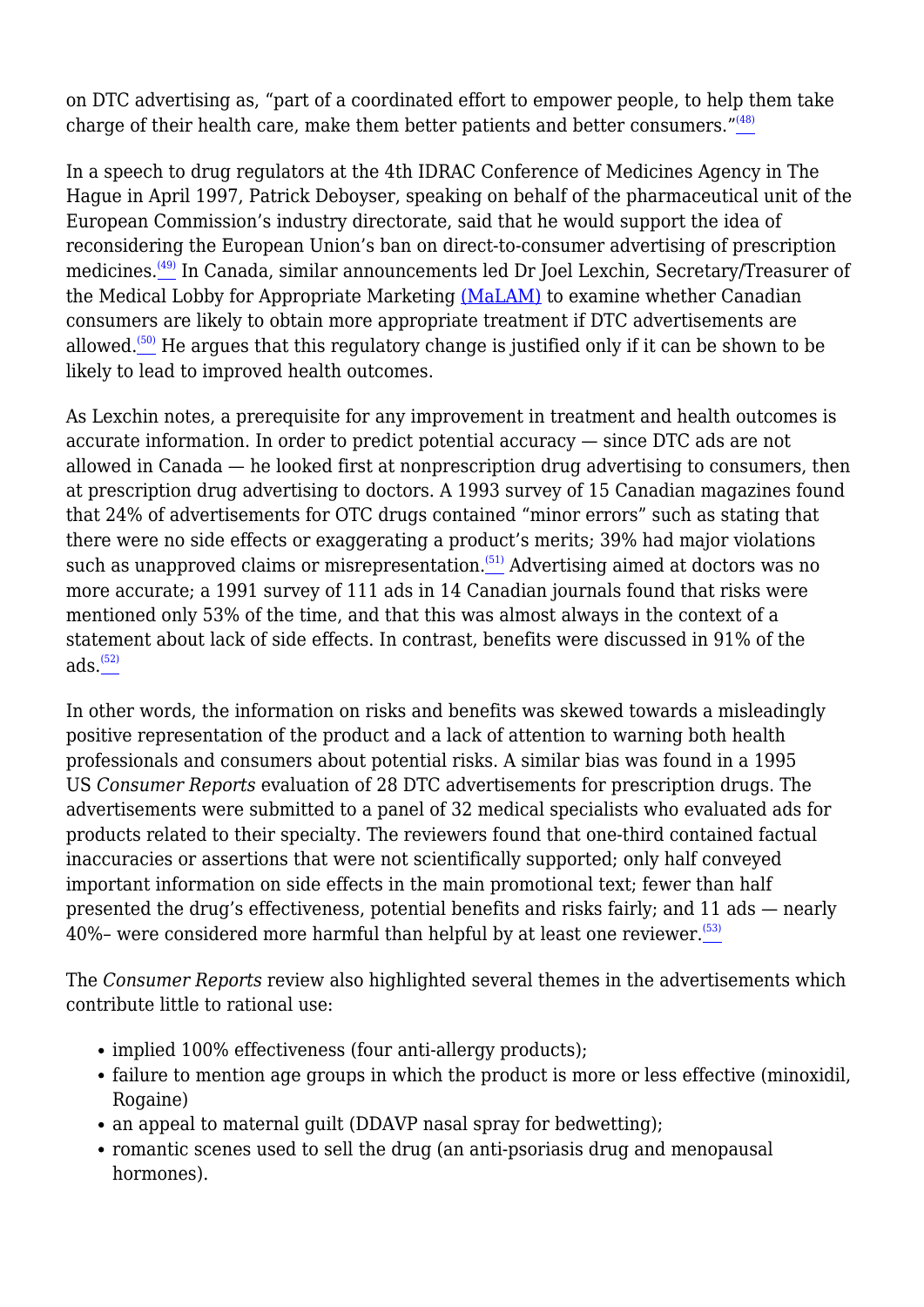Studies in Belgium, The Netherlands, the UK and the US over more than 20 years have shown that doctors who rely heavily on commercial sources of information are less likely to prescribe appropriately,  $(54)$  as judged by whether they use medicines in the correct dose and for the appropriate duration, their restricted use of drugs with serious side effects, use of non-drug treatments when they are most appropriate, better knowledge of drug therapy, and using the least costly of equivalent alternatives.

If reliance on promotion is associated with negative effects on prescribing, what of consumer demand? Does DTC promotion create a demand from consumers which results in pressure on doctors to prescribe? After all, consumers need to convince their doctors to prescribe a drug they see advertised. A US marketing firm, Scott-Levin Associates compared results of surveys in 1987 and 1992, a period of rapid growth of DTC promotion in the US. They found that 18% of patients asked their doctors about specific drugs in 1987, as compared to 54% in 1992.<sup> $(55)$ </sup> According to a 1989 survey of 3,600 US doctors, over half of patients mention advertised drugs. Eighty-four percent of the doctors said they would consider prescribing a drug if a patient requested it and 16% said they were very likely to prescribe the drug.<sup> $(56)$ </sup> A second study of misprescribing in the US found that the most common reason doctors cited for prescribing inappropriately was perceived patient demand. $(57)$ 

#### **Advertisement on a cash register receipt in a large Washington DC supermarket, 1997**

Are you experiencing signs of persistent anxiety? Do you worry excessively? Call 1-800-4- RELIEF EXT 4 Call today for your free information on persistent anxiety. A service provided by Bristol-Myers Squibb Co. You may be one of over 10 million Americans suffering from persistent anxiety. Persistent anxiety involves persistent worry for at least 6 months, as well as other physical and psychological symptoms that significantly affect your ability to function. Only your doctor can diagnose persistent anxiety and recommend treatment options. [Within a few days after calling the toll free number, the consumer received a personalized letter and advertising material for buspirone (BuSpar) from Bristol-Myers Squibb.] Source: Personal correspondence with L. Sasitch, Public Citizen.

Recent promotion of the nonsteroidal anti-inflammatory drug (NSAID) nabumetone (Relafen) in the US showed that it was possible to sell US\$400 million of a product "that has not been shown to be any more effective than any of more than a dozen competing drugs in the same family, some of which are much less expensive," according to Larry Sasich of the US Public Citizen's Health Research Group.<sup>[58]</sup> How was this accomplished? In addition to heavy promotion to doctors, including distribution of reprints of journal articles that "slant the science, and promote the drug to doctors who do not carefully read the medical literature or know how to interpret it," an added sales boost was advertisements to consumers, "who are not given enough information to make a valid judgment about the drug's safety or effectiveness," according to the Health Research Group. Of particular concern was the statement in consumer advertising that Relafen was found to have a low potential for ulcers. Studies of the gastrointestinal toxicity of NSAIDs show that ibuprofen has the least toxic effects, ketoprofen and piroxicam the most toxicity, and that drugs like nabumetone fall in between. The statement that the drug has a low potential for ulcers is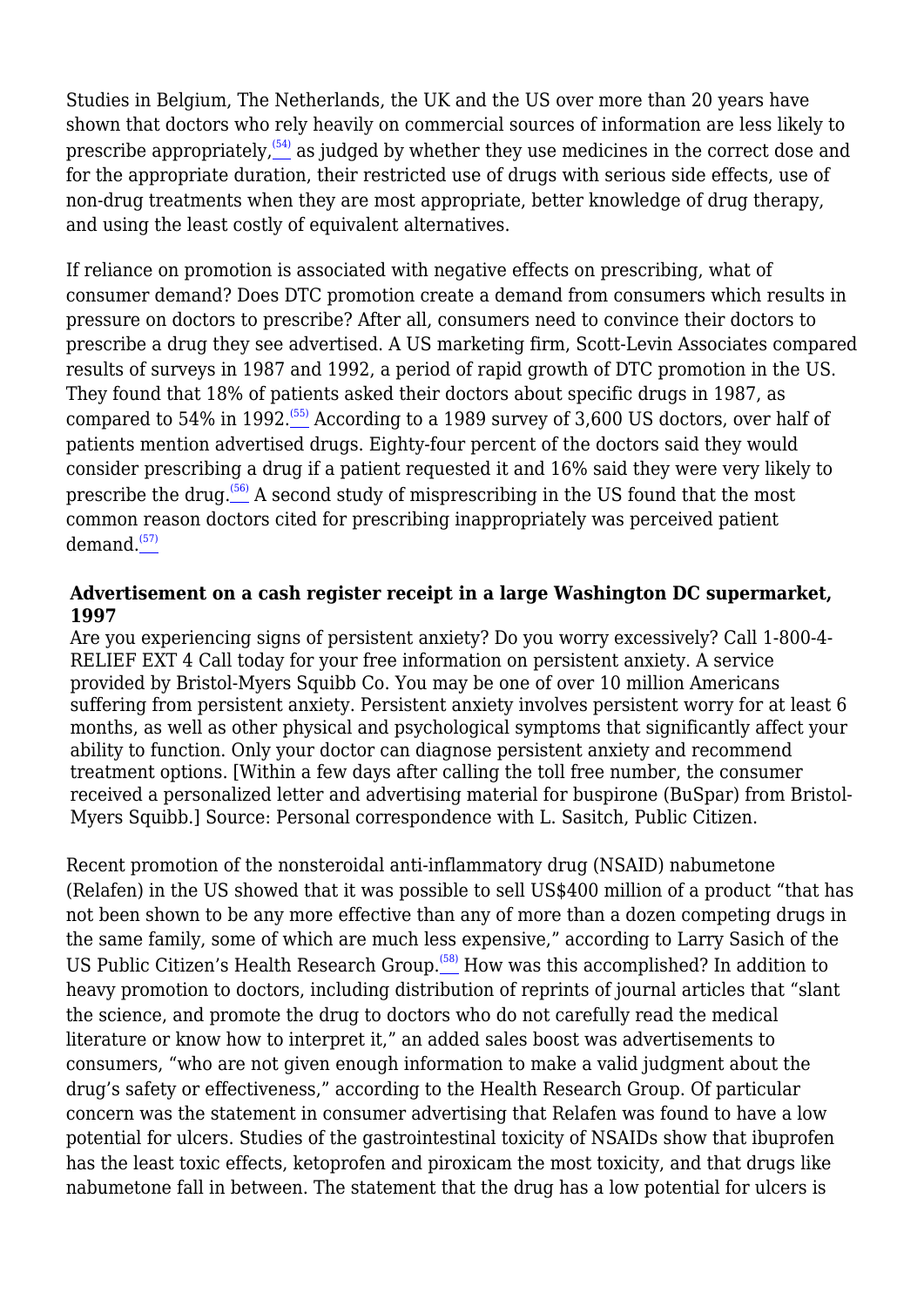"false, unethical, dangerous to the public health, and criminal," states Sasich. $(59)$ 

A 1997 promotional violation in Pharmacia & Upjohn's user guide for alprostadil for injection (Caverject) highlights the problem of systematic bias in information provision. Although the company is legally required to give equal prominence to information on effectiveness and safety, the FDA found not only that potential benefits were more prominently displayed than potential risks but that the design of the guide discouraged patients from reading the safety information on the last page. $\frac{(60)}{4}$  $\frac{(60)}{4}$  $\frac{(60)}{4}$ 

In Pakistan in 1996, Eli Lilly gave GPs a patient information brochure on fluoxetine (Prozac) to place in their waiting rooms. The brochure contained a questionnaire to help consumers diagnose themselves with depression and a statement encouraging patients with depression to take "one capsule of Prozac every day," $\frac{^{(61)}}{2}$  $\frac{^{(61)}}{2}$  $\frac{^{(61)}}{2}$  implying that self-medication with fluoxetine is appropriate. In Pakistan, as in many other developing countries, prescription-only regulations are not enforced, enabling consumers reading this booklet to buy the drug directly from a drugstore. The questionnaire was loosely adapted from the American DSM III (psychiatric illness classification system) and contained such vague symptoms as "sleeping too little or too much". A Pakistani non-governmental organization whose members are mainly doctors, The Association for Rational Use of Medication in Pakistan (ARUMP), is unlikely to agree with the company's self-congratulatory slogan in the brochure, "Lilly, a step ahead in public health". They called this DTC promotion "simply deplorable" and urged the company to stop. $(62)$ 

A study of retail pharmacy sales in urban and rural areas showed an increase in the proportion of direct-to-consumer sales of prescription medicines in India in the 1990s as compared to the mid-1980s. In 1994 about 50% of medicines were sold without a doctor's prescription, up from  $38\%$  in  $1986 \cdot \frac{(63)}{2}$  $1986 \cdot \frac{(63)}{2}$  $1986 \cdot \frac{(63)}{2}$  The large majority of these drugs were officially classified as prescription-only and about one-fifth were antibiotics. The consumption of broad spectrum antibiotics had almost doubled from 1986 to 1994, replacing conventional antibiotics. This trend towards newer, more expensive products is worrying not only because of the money wasted, but also because it leads to unnecessary antibiotic resistance. These newer antibiotics are also more heavily promoted. Whether or not this trend reflects promotion directly to consumers or to health professionals and drug sellers is unknown; however it does raise concerns about the potential negative effects of DTC promotion in developing countries, where consumers often buy prescription drugs directly without consulting a doctor. The same study also found that in rural areas only 40% of the drugs bought were on the WHO essential drugs list.

## **No direct-to-consumer promotion of prescription drugs?**

In Australia, where prescription drugs cannot legally be advertised to consumers, Roche used graphic hints linking promotion for consumers and doctors. An ad in the May 24, 1997 issue of *Good Weekend Sydney Morning Herald Magazine* advises patients taking antidepressants and experiencing sexual problems to speak to their doctors**.** The advertisement does not explicitly mention that the solution offered is to switch to a specific product and neither the name of the product nor the advertiser are mentioned. However,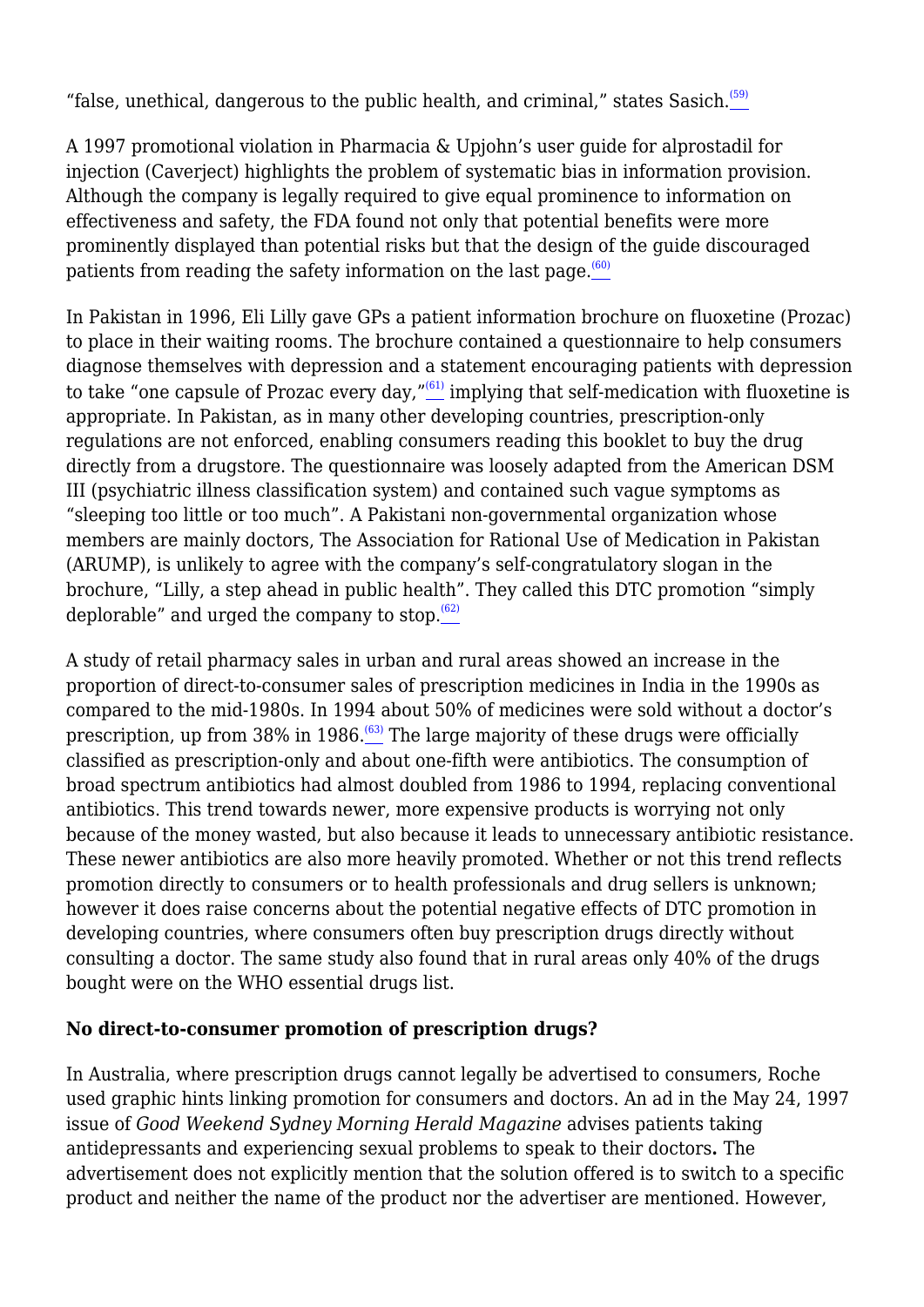the graphics used in the ad refer without any ambiguity to a simultaneous campaign in medical journals for moclobemide (Aurorix) by Roche which claims to improve sexual function. $(64)$ 

The box below describes a similarly unambiguous advertising campaign in Canada.

**Fragrant or flagrant? Searle's thorny rose** In Canada in 1996, Searle used the image of a rose to sell its product Cytotec (misoprostol) to doctors and consumers. An advertisement in medical journals told doctors that Searle was sending a rose to their patients. The campaign aimed to get NSAID users to request misoprostol from their doctors. The company used word association techniques to hint at the product's name without breaking the law. The text speaks of "cytoprotection" throughout with phrases like "cytoprotection can help"and "cytoprotection is another word for stomach protection". Literally the latter is not true; cytoprotection means cell protection. However, the similarity between the term "cytoprotection" and the name of the "unnamed" drug being advertised, Cytotec, is hard to miss. The advice most likely to reduce harm from NSAID use is conspicuously absent: avoiding unnecessary or excessive use and choosing the least risky alternative available.

Mark Wright, vice president of consumer and professional communications for a Canadian marketing firm, describes the situation in a trade magazine: "Because current government regulations prevent branded consumer advertising of prescription products, pharmaceutical companies must settle for advertising about disease conditions and options available through their physicians. Then, once the patient sees the doctor, the company's product will be prescribed."[\(65\)](file:///C:/Users/Dimity/OneDrive%20-%20HAI/Reports,%20papers/Blurring/blurring.ch1.html#N_65_) He recommends that companies use toll free telephone numbers (1-800 numbers) to build a profile of consumers, develop customized brochures and "help prepare the consumer for a consultation with the doctor by providing him or her with appropriate information" as well as serving, "to heighten trust and improve the profitability of companies and their products."

Although DTC promotion is not allowed in Canada, it flows easily across the country's southern border via television, radio and magazines and reaches a considerable proportion of the English-speaking public. When injectable medroxyprogesterone acetate (Depo Provera) was approved as a contraceptive in 1997 in Canada, commentators mentioned that many doctors had already been prescribing this product for birth control since its 1992 US approval. Three earlier applications for approval of contraceptive use in Canada–in 1989, 1992 and 1993–had been rejected by the Canadian drug regulatory agency. Ironically, US women's magazines sold in Canada carried advertisements for the contraceptive throughout the mid-1990s, although these ads would have been forbidden on two counts in publications originating in Canada: promotion of an unapproved indication and DTC prescription drug promotion.

## **DISEASE-ORIENTED CAMPAIGNS**

A series of booklets on diseases such as HIV/AIDS, Alzheimer's, cancer and depression, produced by the US industry association, PhRMA, were bound into issues of *Time, Reader's Digest* and *Newsweek* and more than 19 million copies of each were distributed in the US. They look like glossy health education brochures although each page has "Special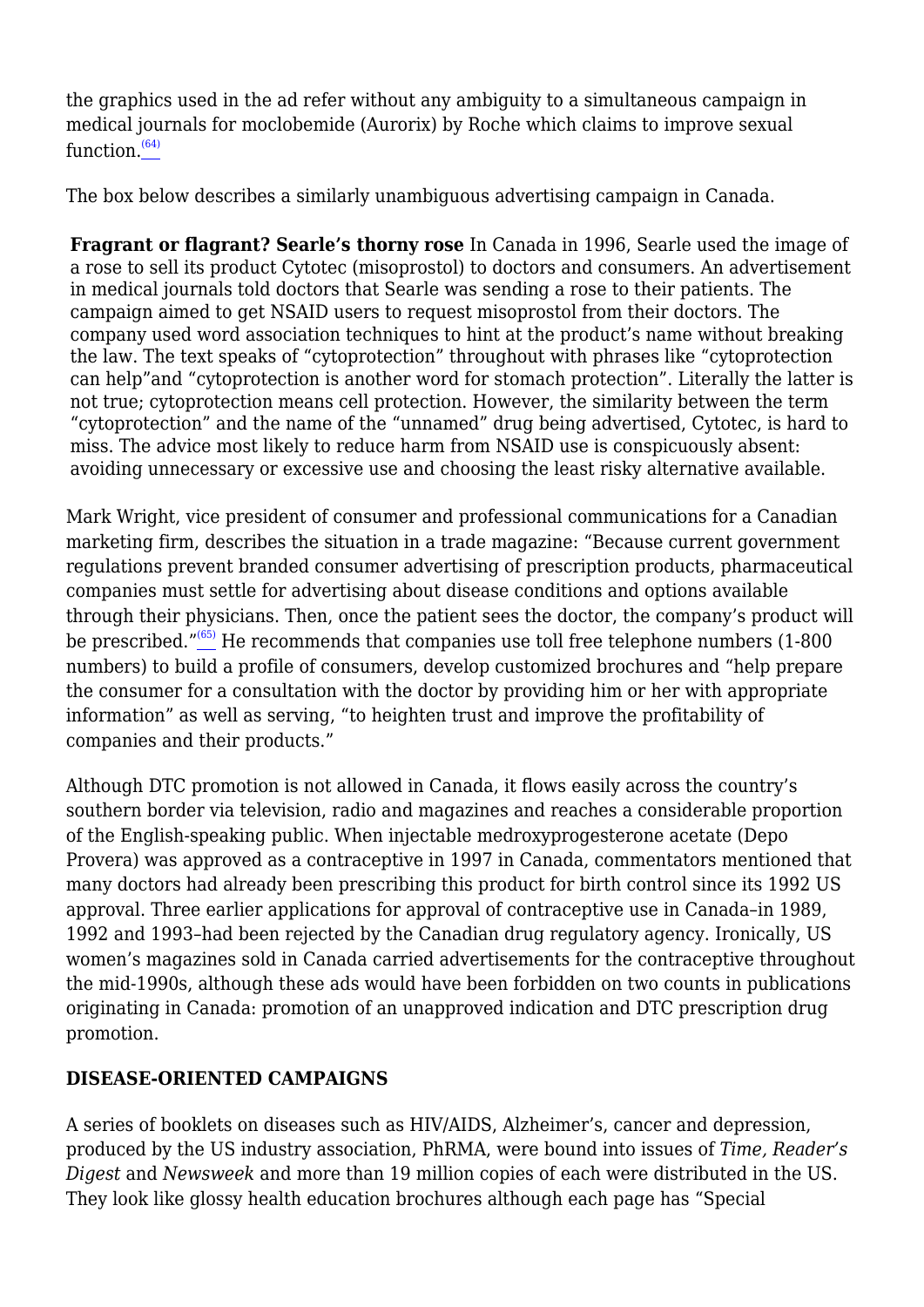Informational Advertisement" as a fine print heading.  $\frac{(66)}{60}$  $\frac{(66)}{60}$  $\frac{(66)}{60}$ 

The booklet on depression<sup> $(67)$ </sup> is instructive not only for what it says, but for what it leaves out: nowhere is it stated or even implied that depression might occur in response to grief, loss or other personal or social problems. Only once is a life event mentioned — an unhappy childhood — and this is dismissed as an obsolete theory implying blame: "It [depression] was thought to be the 'fault'of the individual — due to a weakness in character, lack of selfcontrol, or an unhappy childhood." The modern scientific explanation is then provided: "Too much or too little of these chemicals [neurotransmitters] may result in depression, anxiety or other emotional or physical disorders."<sup>[\(68\)](file:///C:/Users/Dimity/OneDrive%20-%20HAI/Reports,%20papers/Blurring/blurring.ch1.html#N_68_)</sup> Few if any experts would dismiss all social and psychological causes of depression. This booklet neither mentions that it presents an extreme and controversial view nor that any differing scientific explanations for depression exist.

#### **Information on Disease Prevention**

#### **Seven easy steps to avoid misleading the public**

Disease-oriented promotional campaigns often present alarming figures on disease risks: one in four women die of heart disease; one in nine of breast cancer. These figures can be both accurate and misleading. They are misleading because of what they leave out: how old people are when they die; who is at highest risk. We all have to die of something, after all. Most people are unlikely to take steps to prevent a disease which will strike them down at 95; if they can prevent the same disease at age 45, they may think differently. Dismissals of "small increases" in risk for fatal diseases are also common. These may sound unimportant, but they translate into serious concerns if the disease is common or occurs at a young age. These are a few suggestions for presenting and judging information on risks.

**1.** Information about disease, how often diseases occur, death rates and other measures of illness and disability should be presented in an age-specific manner. If possible, this should allow a person of a specific age to guess her chances of developing the disease within a time period. For example, how likely is a 50-year-old woman to develop breast cancer within the next 10 years? It should also mention whether risks are similar for everyone or differ by ethnic background, race, gender or other factors.

**2.** How accurate and specific is the definition of disease? For example, if "one in four people is depressed" does this include someone who just failed an exam or did not get a much-wanted raise as well as someone with serious long-term clinical depression?

**3.** Information on preventative drug therapies and other interventions should include "numbers needed to treat". This is a measure of how many people need to take a drug to prevent one case of disease or death. For example, to prevent one hip fracture in a post-menopausal woman, an estimated 250 women would need to take estrogen therapy for 10 years. $\frac{(69)}{69}$  $\frac{(69)}{69}$  $\frac{(69)}{69}$ 

**4.** If the same drug or other intervention **causes** serious disease or death, a "numbers needed to harm" estimate can show how many people need to take the drug for a certain time period for one extra person to develop a disease or to die. For example, if 167 women take estrogen for 10 years, one extra woman is expected to develop breast cancer.<sup> $(70)$ </sup>

**5.** If a preventative treatment can cut people's risk of developing a disease by one-half, this looks impressive. However, it could as easily mean that one in 10,000 people develops the disease versus two in 10,000, or 25% versus 50%. In other words, it doesn't tell us whether the treatment makes a small or big difference to people's likelihood of developing a disease. The 50% is a relative risk reduction. It is useful information to know but only **together** with information about absolute risks: what proportion of people in a certain group would develop the disease with or without treatment. **6.** How scientifically sound were the studies which showed that a drug or other intervention could prevent disease? Did other well-designed studies fail to show this effect?

**7.** If other strategies for disease prevention can lower the risk as much or more than preventative use of a medicine, this information should be included. For example, does quitting smoking prevent more heart disease than preventative medicine use?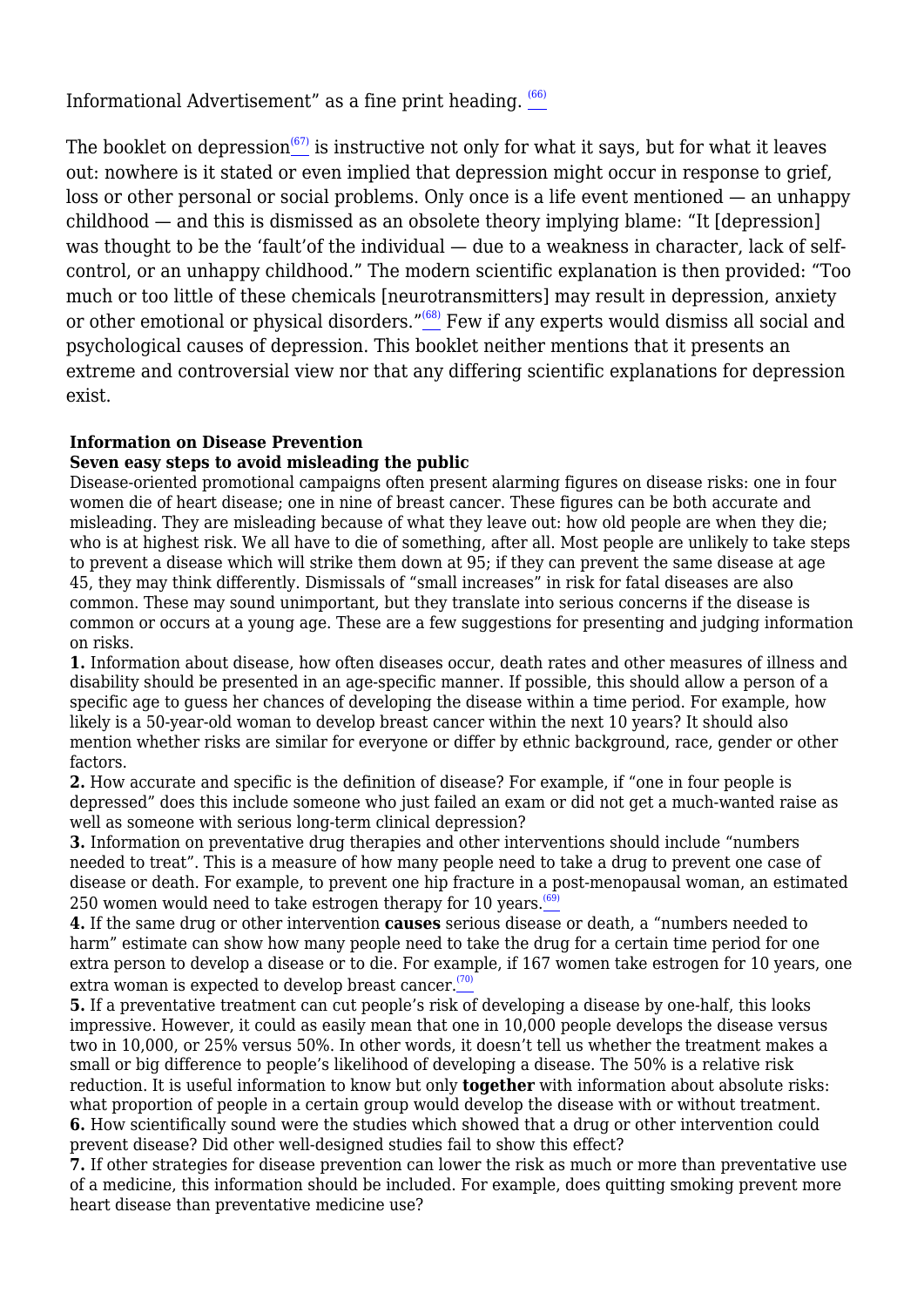#### **USING THE MEDIA TO SPREAD A QUESTIONABLE MESSAGE**

In Poland, a clip on the evening news presented a new antidepressant, fluoxetine (Prozac), as an "antidote to unhappiness," without informing the public that the source of the information was commercial. $(71)$  In the US, the same manufacturer, Eli Lilly, "orchestrated an edition of the Oprah Winfrey Show in which participants spoke glowingly of Prozac (fluoxetine)," says Frank Van Meerendonk, a former Dutch teacher who runs the Benelux Prozac Survivors Support Group. He says, "What they didn't reveal was that Lilly's PR company, Burson-Marsteller, was behind the programme, hand-picking members of the audience and flying them around the country. $T^{(72)}$  $T^{(72)}$  $T^{(72)}$ 

A recent event in Latvia highlights the potential dangers of media promotion of prescription drugs. In April 1997, a weekly health column in the main Latvian daily newspaper, *Diena,* carried an article on treatment of fungus nail and skin infections. The author, who relied on information provided by pharmaceutical companies, recommended systemic treatment with specific brand-name products, including ketoconazole, (Nizoral), for more than eight weeks, although in Latvia ketoconazole's labeling states that it should only be used for two weeks. The article contained no information on risks associated with the use of antifungal drugs. Although these products are officially available only on prescription, in practice consumers can buy them from any private pharmacy without a prescription. In July 1997, a 52-year-old woman was diagnosed with drug-induced liver failure and was admitted to hospital, where she died two weeks later. She had read the newspaper article and had taken ketoconazole for ten weeks to treat a nail infection. $\frac{(73)}{2}$  $\frac{(73)}{2}$  $\frac{(73)}{2}$ 

In the UK an independent committee monitoring a large scale study of paclitaxel (Taxol) as a treatment for advanced ovarian cancer announced in June 1997, after looking at the results of the trial thus far and reviewing other evidence about the drug, that "there is major uncertainty over the use of paclitaxel as a first-line therapy in epithelial ovarian cancer." $(74)$  They were concerned that previous studies were unreliable because they had been so small in scale. Had their mid-trial results shown a clear advantage in the group using paclitaxel-based treatment, they would have decided to end the trial early on ethical grounds so all participants could use the drug. A public meeting was held to announce that this was not the case.

Bristol-Meyers Squibb, paclitaxel's manufacturers, had been arguing that the trial should be stopped early, and that "the first-line treatment with Taxol-based regimens should now be the standard of care for all advanced ovarian cancer patients". The health page of a UK daily newspaper had boldly reported that "Taxol works".<sup>[\(75\)](file:///C:/Users/Dimity/OneDrive%20-%20HAI/Reports,%20papers/Blurring/blurring.ch1.html#N_75_)</sup>

An editorial by the UK medical journal *[The Lancet](http://www.thelancet.com)* raises strong concerns about the company's role in this message: "drug companies must set aside the temptation, via the press, to hijack patients' lobbying powers, for that way the patient can only lose." $(76)$ 

A June 1997 *Time Magazine* article included pre-launch promotion for a new anti-migraine drug developed by Glaxo. A Glaxo press release had announced that the new drug, "lasts longer than Imitrex (sumatripan) and is less likely to trigger unpleasant side effects, $\frac{r(77)}{2}$  $\frac{r(77)}{2}$  $\frac{r(77)}{2}$  and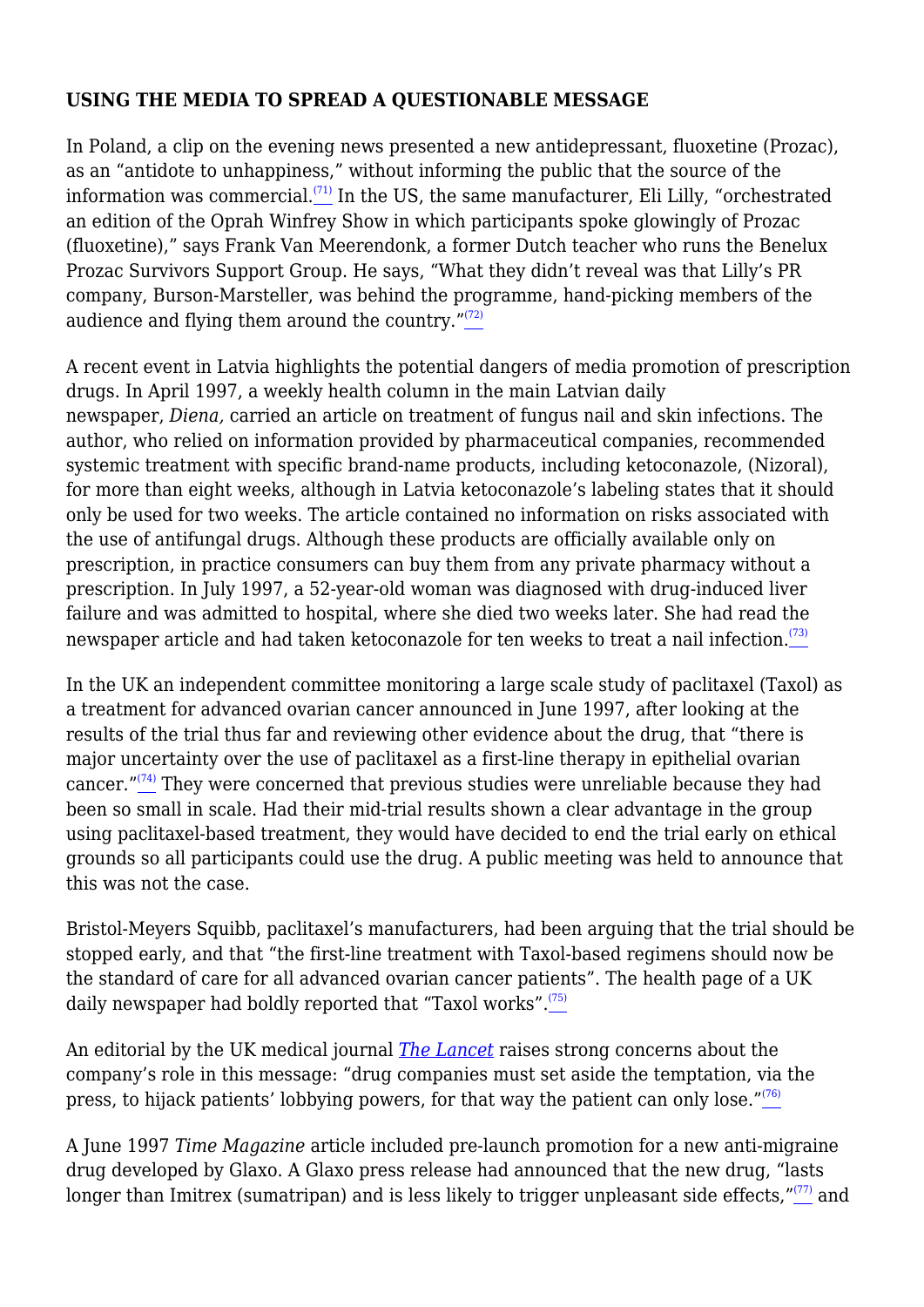that the FDA was considering approval. No evidence is presented in the *Time* article to back these claims.

# **Playing on consumer fears to fight generic substitution**

In Mexico, the industry association, AMIF (*Asociacion Mexicana de Industriales Farmaceuticos*) published a series of large newspaper advertisements in late 1996 asking consumers to insist that the medicines on their prescription are not changed (*Exija que no cambien los medicamentos de su receta*). Readers are told that substitutions can "compromise the results of your treatment and well-being". In one advertisement, a pregnant woman is pictured and quoted as saying that she has confidence in her doctor and that for her health and her future child's health, she follows all of her doctor's recommendations.[\(78\)](file:///C:/Users/Dimity/OneDrive%20-%20HAI/Reports,%20papers/Blurring/blurring.ch1.html#N_78_)

The implication is that generic substitution could be harmful during pregnancy. Nowhere is the reader informed that generic substitutes contain the same active ingredients as the equivalent brand name drug, in other words that they are in fact the same medicines. Neither are they told that certain of these medicines — regardless of whether they are brand name or generic products — have been found to be harmful during pregnancy, others not. In this case, health concerns and fears of injury are misused to obtain consumer support for higher priced brand name drugs.

# **Criteria for Quality Consumer Health Information**

Informs patients about their clinical conditions and includes information about all available treatments or management options, including non-intervention provides comprehensive and unbiased information about outcomes (risks and benefits) based on systematic review of research evidence outlines uncertainties and gaps in scientific knowledge language and design is simple, attractive and easily understood caters for a variety of users, including black people, non-English speakers, people with disabilities, etc. is regularly reviewed and updated is integrated into a planned programme for shared clinical decision-making involves users and professionals in the development and evaluation of the materials Source: Promoting Patient Choice, The King's Fund, London

# **Should DTC promotion be allowed?**

Consumers need better access to independent information in order to make informed choices about both drug and non-drug treatments. Funding for this is scarce and in many countries consumers have little access to the information they need to truly participate in treatment decisions. Industry groups are arguing that DTC promotion provides much needed information to consumers. $(79)$  These arguments obscure the fundamental difference between promotion, which aims to sell a product, and the type of information needed to choose how best to treat a health problem. Given the industry's track record on drug promotion to health professionals, and its DTC track record in the US, there is no reason to believe that DTC drug promotion will lead to any improvement in prescribing or use of medicines. On the contrary, existing evidence points to a likely increase in irrational prescribing and use.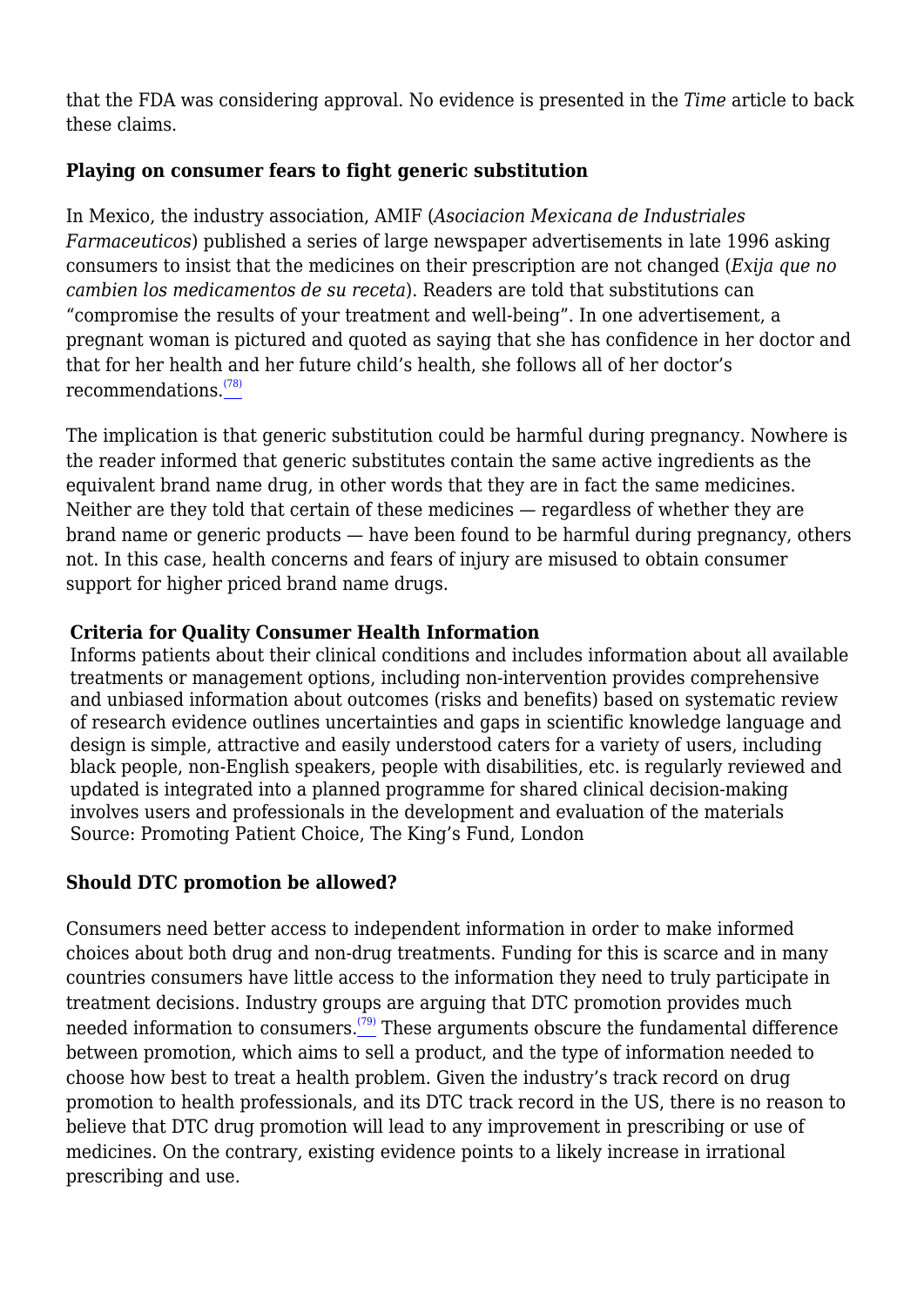#### **RECOMMENDATIONS: Direct to consumer promotion of prescription drugs**

1. Direct-to-consumer advertisements of prescription-only drugs should not be allowed, given the lack of evidence of health benefits and the serious potential for harm.

2. Legislation controlling promotion should apply equally to promotional activities disguised as education about drugs or diseases, including prohibition of direct-to-consumer prescription drug promotion where this applies. This will require clear definitions of promotional versus non-promotional information based on criteria such as:

- whether a manufacturer is the direct or indirect source of the information,
- whether information on a disease is linked to recommendations for drug treatment,
- whether disease risks are presented in a manner which could be construed as inciting the public to seek drug treatment,
- whether use of specific drugs are recommended.
- whether diagnostic testing is recommended which may lead to drug treatment,
- and whether all available drug and non-drug treatment options are discussed in a fair and balanced manner.

3. Regulatory authorities may wish to consider a tax on pharmaceutical sales which could be used to set up a blind trust to fund independent drug information for both health professionals and consumers, as well as patient groups and other non-profit and charitable health organizations. Gilbert and Chetley recently recommended a similar model for the UK as a means to ensure the quality of information reaching consumers.<sup>[\(80\)](file:///C:/Users/Dimity/OneDrive%20-%20HAI/Reports,%20papers/Blurring/blurring.ch1.html#N_80_)</sup> Such a trust should be administered by an independent board with full provisions for transparency, public representation and accountability.

## **OVER-THE-COUNTER (OTC) DRUG PROMOTION**

Regulatory standards for promotion of the drugs which can be legally purchased directly by consumers, OTC drugs, are generally lower than for prescription-only drugs. Advertisements with slogans such as "clinically proven", "prescription strength", "extra strength", "maximum strength", "24 hour relief", or "nothing is stronger" are common. The idea that medicines may be harmful as well as beneficial is simply missing. Over-the-counter drugs are not risk-free, regardless of the impression left by this advertising. They also do not always work as expected, and much needed information on limits to effectiveness is also conspicuously absent.

Dr Reinstein of the World Self-Medication Industry, which represents manufacturers of OTC drugs, argued against the need for information on risks in advertising at the 1994 World Health Assembly: "Detailed information in advertising simply reduced the effectiveness of the main message which was: the name of the product, what it could be used for and an express invitation to read the label or leaflet as appropriate. $^{\prime\prime(81)}$  $^{\prime\prime(81)}$  $^{\prime\prime(81)}$ 

He fails to mention that consumers generally have to buy the medicine before they can open a box and read the leaflet. A 1994 study by the International Organisation of Consumers'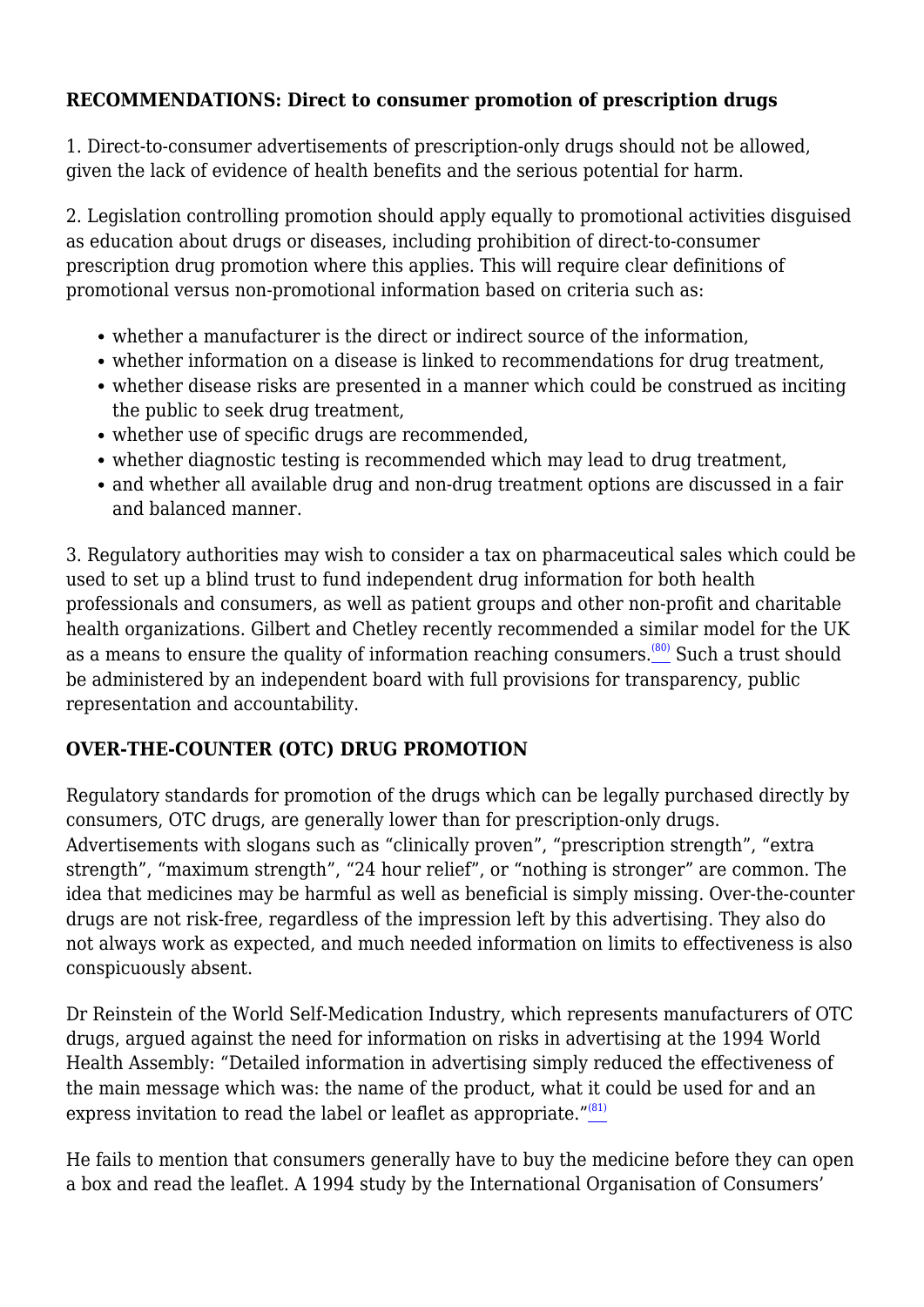Unions (now [Consumers International](http://www.consumersinternational.org)) looked at 238 ads for OTC products in 11 industrialized countries. They found that most did not comply with standards set out by the WHO *Ethical Criteria* and about three-quarters did not mention contraindications, side effects and warnings. $(82)$  Unlike Dr Reinstein, the authors of this study recommended full provision of information on risks and benefits in advertisements of OTC drugs.

Consumer organizations have also stressed the principle of the public's right to full information on which to base treatment options. The European OTC market is currently valued at nearly US\$13 billion, $(83)$  with one-third of the market held by the top 10 companies. The market is expected to continue to grow, with many products moving from prescriptiononly to OTC status. In an article on the consumer movement in drug policy, Mintzes and Hodgkin comment that as a result of the increasing number of OTC switches, "consumer organizations have begun to pay more attention to advertising standards for OTC products and the availability of independent information about these products." $(84)$ 

An advertisement for minoxidil (Rogaine) which has recently gained OTC status in the US, highlights the promotional problems following the switch to OTC status. It is presented with shampoos and conditioners under the heading, "Hair care you need…right now". The only hint the consumer has that this is a medicine comes in the promotional claims on the package, visible only with effort, "medically proven to regrow hair" and "full prescription strength". No adverse effects, warnings or contraindications are visible in this advertisement. The promotional message not only misrepresents the product as only having beneficial effects, consumers might be excused for being unsure whether they were buying a medicine or a beauty product.

# **RECOMMENDATIONS: OTC promotion**:

1. Promotion of over-the-counter medicines should be subject to as strict controls as prescription-only drugs, as these products are often bought and used without the advice of a health professional.

2. This information should be presented in a balanced manner, bringing the reader's attention equally to claims about benefits and warnings about risks.

3. All promotional claims about health effects must include validated up-to-date scientific evidence to back those claims.

4. All advertising for OTC drugs should include the following information, presented legibly or audibly. Information should be presented in everyday language and at a low enough literacy level for consumers to understand, and include explanatory graphics where appropriate:

– the name of the active ingredient(s), INN or approved generic name

- the brand name
- the amount of active ingredient(s) per dosage form or regimen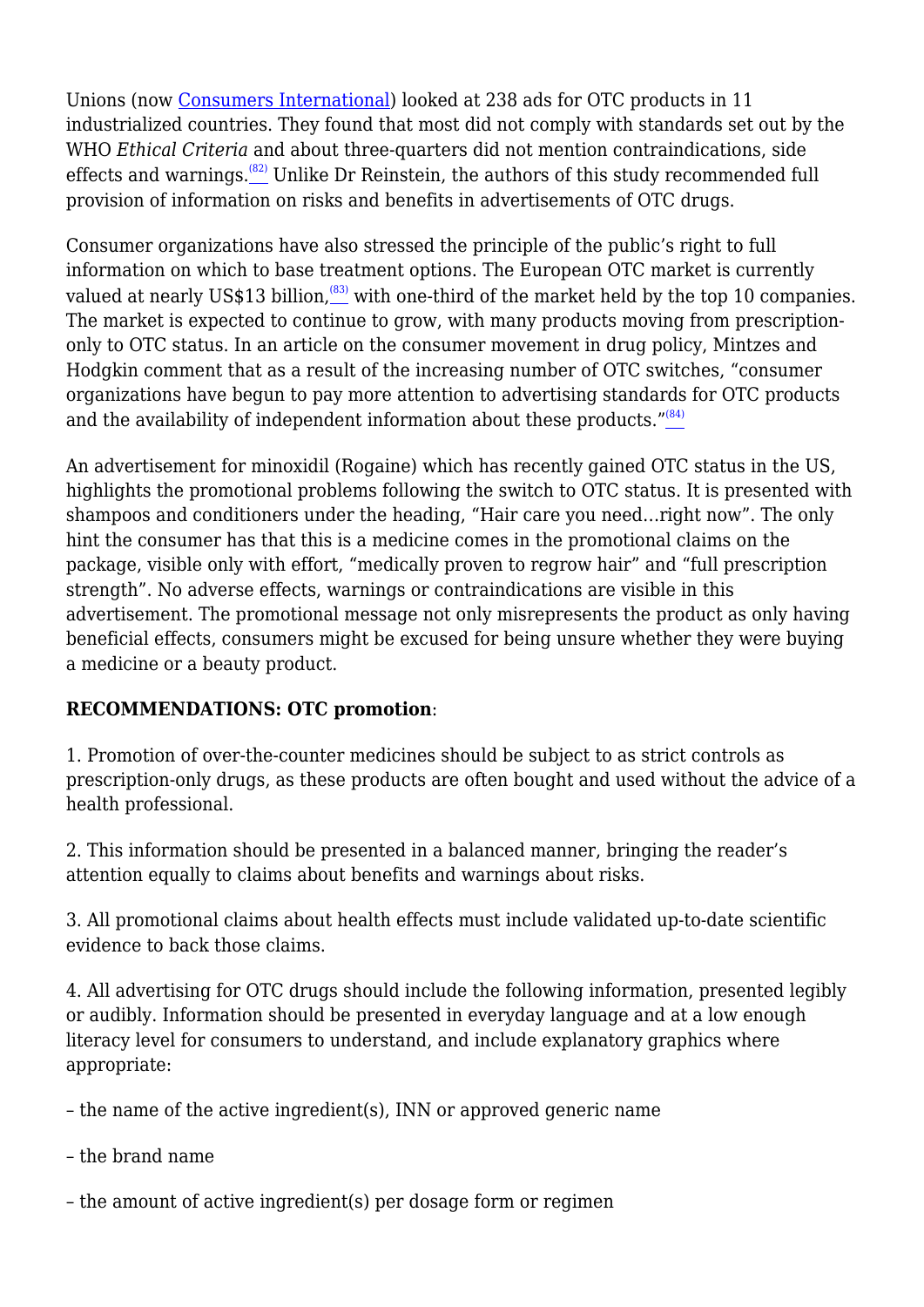- name of other ingredients known to cause problems
- approved therapeutic uses
- dosage form or regimen
- side effects and major adverse drug reactions
- precautions, contraindications and warnings
- major interactions

– documented degree of effectiveness (difference in treatment success between those taking the medicine and those not using it in placebo-controlled clinical trials)

– name and address of manufacturer or distributer

– reference to scientific literature to back promotional claims.

5. Presently, consumers can obtain information only on expected benefits of OTC drugs before purchasing them; information on risks is generally included only in package inserts which they see after buying a drug. Consumers need pre-purchase access to full, comparative information.

#### **HERBAL AND NATURAL REMEDIES**

In a Malaysian daily newspaper in 1995, a "Tea of Longevity" was advertised as being: "Suitable and beneficial to many ailments including migraine, weak heart, hernia, menstrual pain, kidney stones, rheumatism, sexual stress, impotence, frostbite, internal and external cancer and infection."[\(85\)](file:///C:/Users/Dimity/OneDrive%20-%20HAI/Reports,%20papers/Blurring/blurring.ch1.html#N_85_) A 150 mg pack of this tea costs the equivalent of 10 days wages for an unskilled Malaysian worker. In the US, a natural supplement named Cholestin is advertised as reducing the type of cholesterol linked to heart disease.

In Mexico, Bio Research Institute recommended consumers use DHEA, a natural supplement, from age 40 onwards, claiming that this product slows ageing, reduces obesity, prevents heart attacks, prevents and controls osteoporosis and — among several additional wide-ranging claims  $-$  has anti-cancer properties.<sup>[\(86\)](file:///C:/Users/Dimity/OneDrive%20-%20HAI/Reports,%20papers/Blurring/blurring.ch1.html#N_86_)</sup> The same company promoted a herbal product, "Natu-sex" to increase potency and sexual desire in men and women, with claims that "many studies in the US and Europe have demonstrated an increase in blood testosterone levels in 75% of users." No references are included to back this claim, or the conflicting statement that the product has no adverse effects (if blood testosterone was increased significantly, adverse as well as beneficial effects would be expected.) $\frac{(87)}{2}$  $\frac{(87)}{2}$  $\frac{(87)}{2}$ 

In each of these cases, the manufacturers can make health claims without having carried out studies to show that their product has the promised effect because these products are not classified as drugs. Dr Balasubramaniam, pharmaceuticals advisor for Consumers' International and Asian coordinator of HAI, argues that there is a need for strict regulation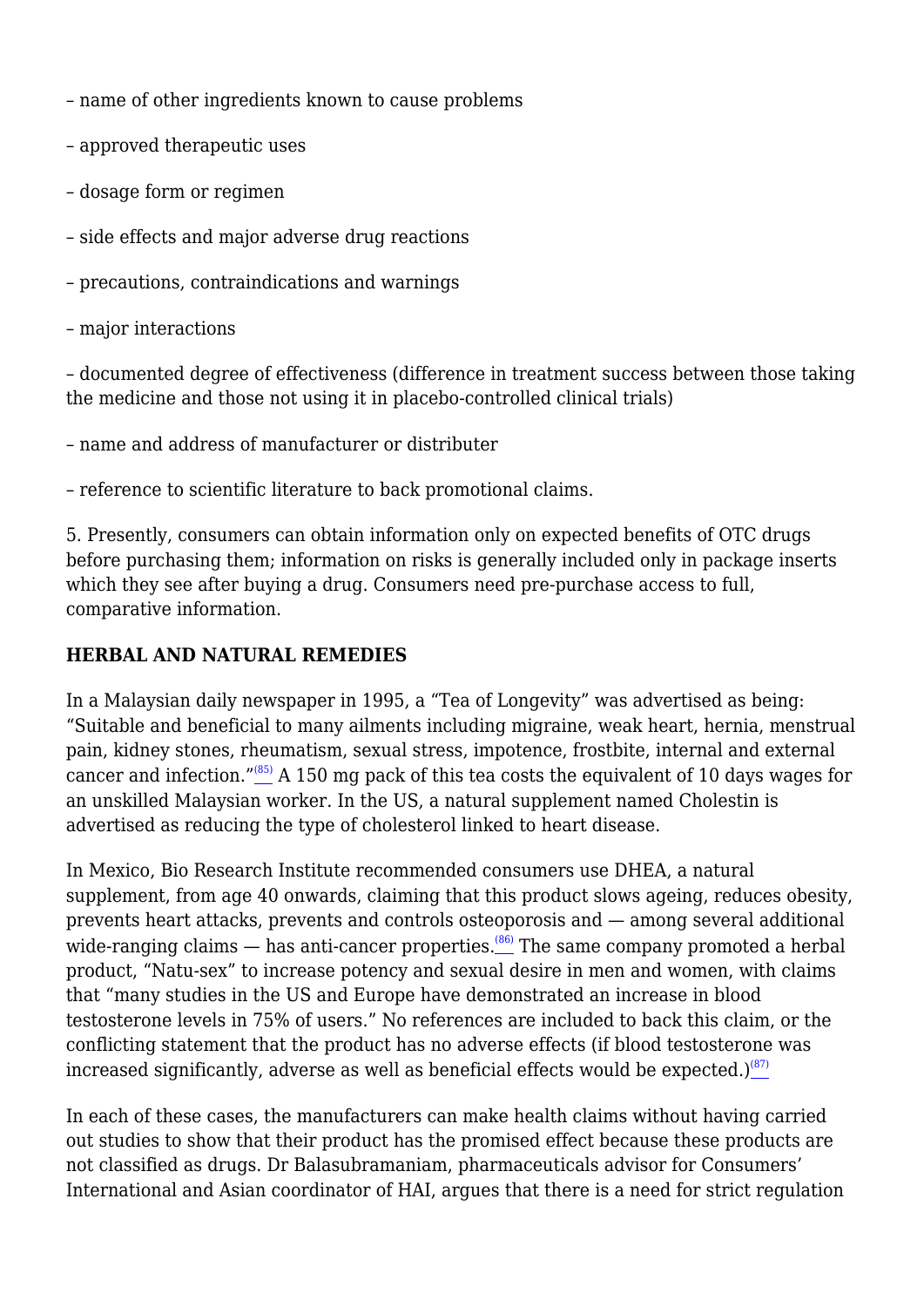of the promotional health claims made for herbal remedies, as well as the manufacturing process, safety monitoring, and provision by qualified practitioners. He points out the lack of information available to consumers: "at present there are no authoritative sources from which pharmacists can obtain relevant information on herbal remedies to advise consumers and other health professionals." $(88)$  To a large extent this is because the studies have simply not been done. Given that according to recent WHO estimates 80% of the world's population depend on traditional medicine for health care, Dr Balasubramaniam argues for research into the efficacy and safety of traditional remedies which maintains the holistic framework within which these medicines are provided and used.

The whole area of herbal remedies, dietary supplements and traditional medicines is one which is largely ignored by drug regulatory authorities and national legislation. For the consumer on the one hand there is the problem of misinformation and misleading, unsupported health claims, on the other that information on effective, appropriate remedies is often lacking.

## **RECOMMENDATIONS: Promotion of herbal remedies and dietary supplements:**

1. Health claims should only be made if evidence exists to back them, with up-to-date scientifically validated documentation provided to back all claims.

2. Where there is traditional experience with a natural remedy but no validated evidence to support its use, a warning message stating this should be mandatory.

3. If health claims are made for a product, information requirements should follow the guidelines suggested under point four of the recommendations for OTC drug promotion.

4. Information on expected benefits and potential risks should be presented in a balanced manner and should be available to consumers before a product is purchased.

## **SPONSORSHIP OF PATIENT GROUPS, INSTITUTES AND FOUNDATIONS**

#### **Charitable donation or disguised promotion?**

In the UK a patient booklet on infertility by Women's Health Concern, a non-profit society with pharmaceutical industry funding, includes information on clomiphene, a drug used to induce ovulation.  $\frac{(89)}{2}$  $\frac{(89)}{2}$  $\frac{(89)}{2}$  The booklet includes information on side effects. However, it reassures women that, "Most women do not experience any side effects. If they occur, none are serious but include hot flushes, mild headaches and occasional abdominal discomfort most pronounced at mid-cycle."

The UK Committee on Safety of Medicines, as quoted in the *British National Formulary*, is far less reassuring: "The CSM has recommended that clomiphene should not normally be used for longer than 6 cycles (possible increased risk of ovarian cancer in patients treated for longer than recommended)". $\frac{(90)}{4}$  $\frac{(90)}{4}$  $\frac{(90)}{4}$ 

Listed side effects include visual disturbances and ovarian hyperstimulation, both of which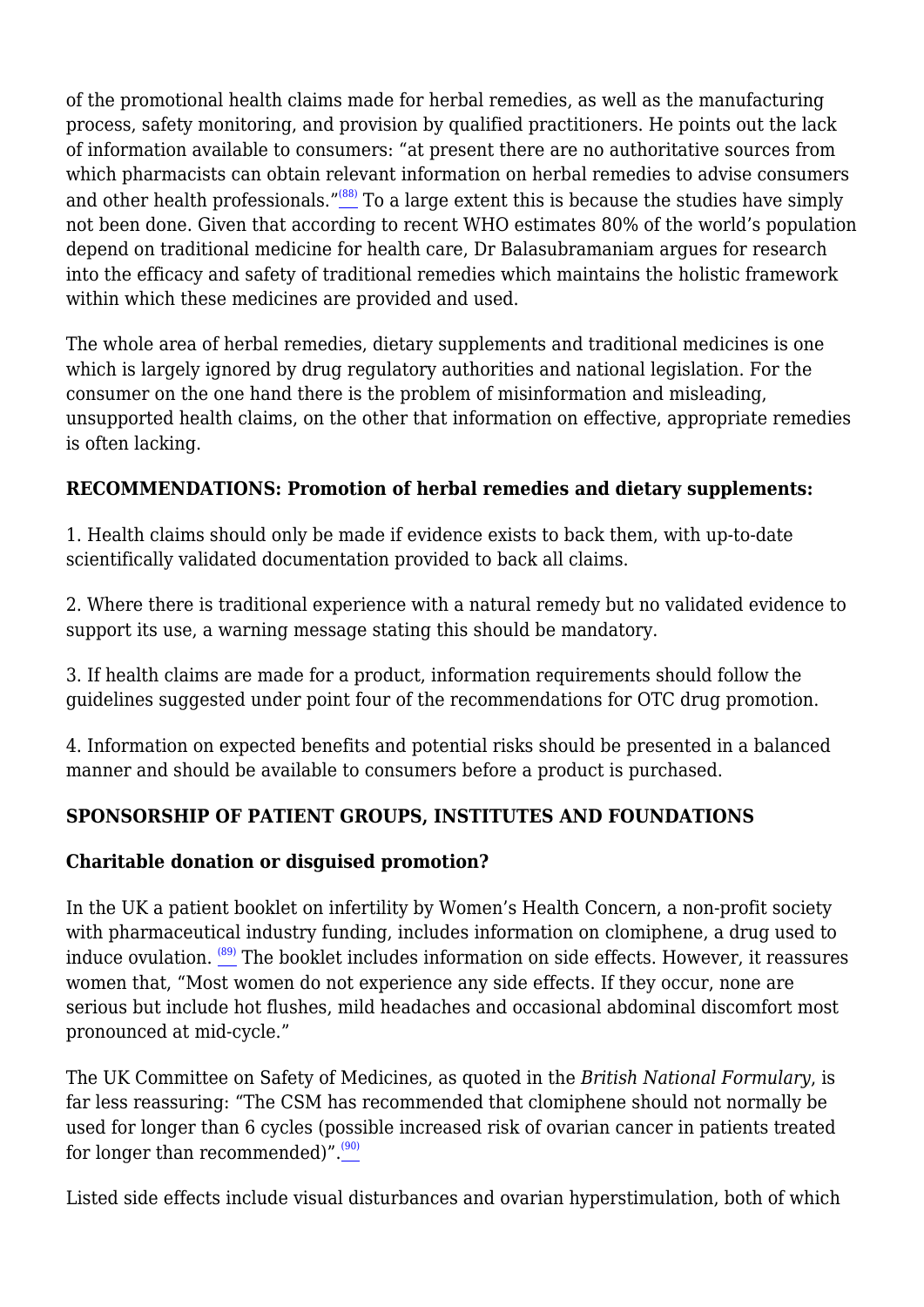require immediate drug withdrawal. Ovarian hyperstimulation is a potentially lifethreatening condition requiring hospitalization. The Women's Health Concern booklet also includes no warnings about the higher likelihood of multiple births following ovulation induction with clomiphene. There is a higher risk of prematurity, stillbirth and infant mortality with multiple births. Few would argue that these are not serious risks.

Information and educational materials produced by patient groups are not subject to advertising regulations even when those groups receive pharmaceutical company funding. This funding may or may not be acknowledged in information materials produced by the organization. The booklet on infertility by Women's Health Concern mentioned above includes no disclosure of industry funding.

## **Company sponsored meetings and organisations – a regulatory loophole**

Similarly, when a company sponsors a public lecture on a health issue the source of funding is not always apparent. As the manager responsible for symposia and public meetings for a multinational company in Western Canada remarked in a telephone conversation in May 1997, these events are linked to company products: "From a business point of view we would not be putting something on in opthamology as we do not have a product line in opthamology. $\frac{v^{(91)}}{2}$  $\frac{v^{(91)}}{2}$  $\frac{v^{(91)}}{2}$ 

When Glaxo Canada launched its new treatment for migraine, sumatripan (Imitrex), the company began giving substantial grants to the Canadian Migraine Foundation, a patient group which had been dormant for some time, according to John Martens, a pharmacist responsible for patient education in British Columbia at Glaxo. Public meetings were held in the Migraine Foundation's name but were in reality organized by Glaxo as part of a prelaunch promotional campaign. When the Foundation began to feel uncomfortable about the company's heavy-handed involvement and objected, Glaxo simply found another organization to fund, the Canadian Association of Neuroscience Nurses.<sup>[\(92\)](file:///C:/Users/Dimity/OneDrive%20-%20HAI/Reports,%20papers/Blurring/blurring.ch1.html#N_92_)</sup>

"What companies would do and I was actually part of the process, is create a demand for a product before it was actually released," states Martens. "We went around to various communities and organized public health education seminars on migraines and that topic was really popular… seminars that we actually charged five dollars for, another marketing tactic that makes the patient think that this thing isn't being funded by a major pharmaceutical company. We held these seminars right across Canada." $\frac{^{(93)}}{2}$  $\frac{^{(93)}}{2}$  $\frac{^{(93)}}{2}$ 

With global sales of US\$600 million for sumatripan in 1995,  $(94)$  the financial rewards of intense promotion to "carve a niche in the migraine market" for this product were considerable.

## **Institutes and societies directly founded by drug companies**

Sometimes links to companies are more direct. For example, one of the co-founders of the International Menopause Society was an executive of Organon, a Dutch pharmaceutical company which produces hormonal products. The 8th European Conference on Obesity,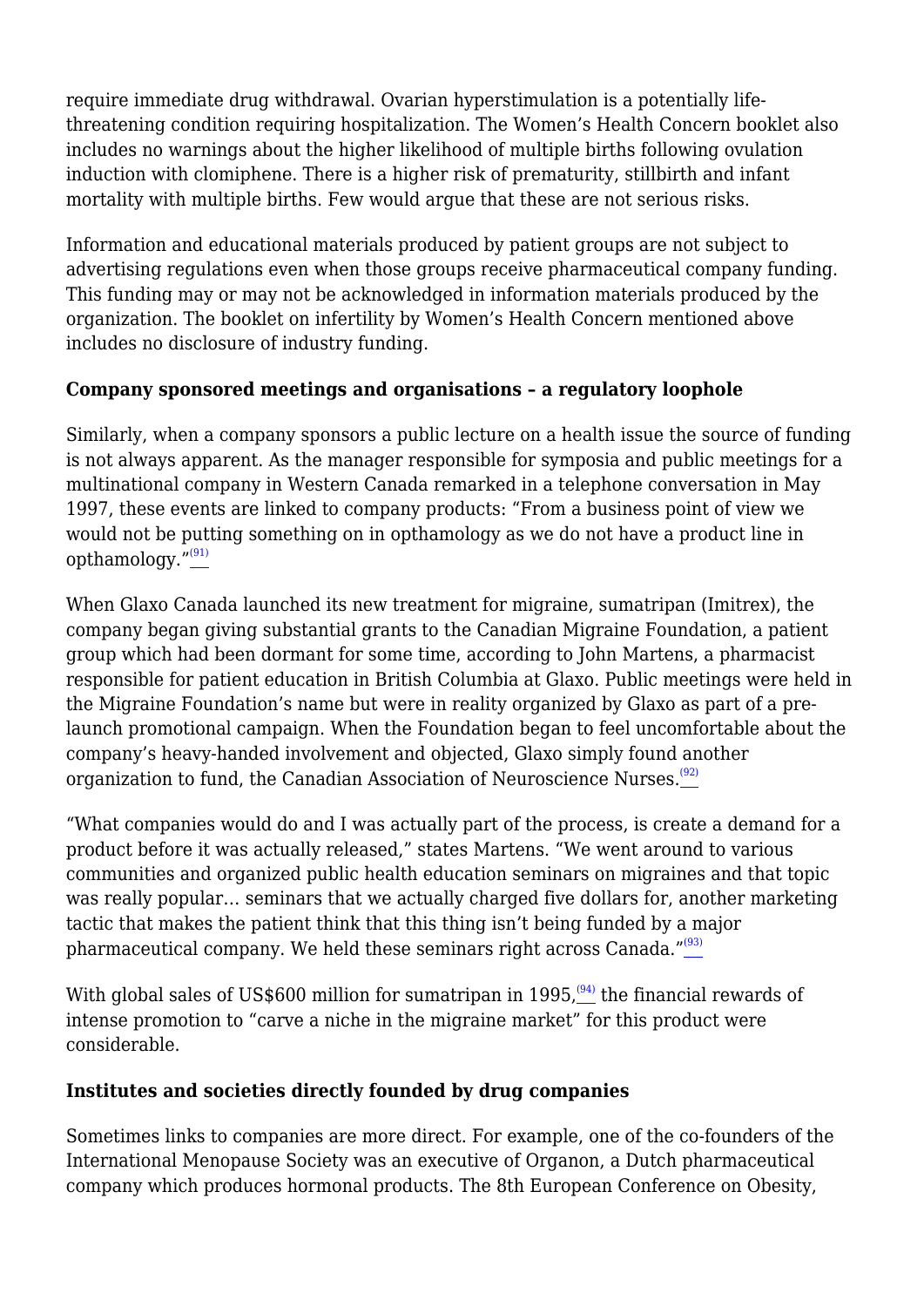held in Dublin on June 19, 1997, was the site for the launch of a new pan-European organization for the obese, their families and health professionals, Eurobesitas, which, "will receive funding from pharmaceutical companies involved in developing obesity drugs but says it will maintain its independence." according to a report in the pharmaceutical bulletin *Scrip*. $\overset{\text{\tiny{(95)}}}{\_\!\_\,}$  $\overset{\text{\tiny{(95)}}}{\_\!\_\,}$  $\overset{\text{\tiny{(95)}}}{\_\!\_\,}$ 

Just how independent can it be? When the American Thyroid Association discovered in a media report that Boots/Knoll, which provided 60% of its funding, had prevented publication of an important study showing that the company's thyroid product, Synthroid, was no better than alternatives, the association debated whether to write to the company to ask it to allow publication, but the move was narrowly defeated. "An outsider is left with the sad impression that the ability of the association to influence these events by speaking with moral authority was weakened by its heavy dependence on money from Knoll," comments a *JAMA* editorial. $(96)$ 

## **Promoting a diagnostic test beyond its proven usefulness**

The Bone Measurement Institute, financed by Merck & Co, manufacturers of alendronate (Fosamax) for osteoporosis treatment, has been working with suppliers of bone densitometry equipment to help finance a fourfold increase in bone mineral density testing sites in the US to 3,000 in 1997, up from 750 in 1995.<sup> $(97)$ </sup> The Institute aims to increase testing even further to "identify at-risk women" and is trying to convince primary care physicians to have bone densitometry machines in their offices.

Is this a problem? Given the current state of knowledge about bone density testing, yes, it is. The International Network of Agencies for Health Technology Assessment (INAHTA) evaluated how effectively fractures would be prevented if all women underwent bone mineral density testing after menopause. They estimated that only between 1%-7% of all osteoporotic fractures would be prevented.[\(98\)](file:///C:/Users/Dimity/OneDrive%20-%20HAI/Reports,%20papers/Blurring/blurring.ch1.html#N_98_) Only a small minority of women identified as having low bone density eventually go on to break a bone. The health impact of widespread testing remains controversial, given the lack of adequate evidence of effectiveness in preventing fractures and the large overlap in bone mineral densities among people who do and do not later experience a fracture; the value for Merck, however, is clear.

## **…Or promoting new disorders like shortness**

The Foundation on Economic Trends, a US advocacy group, accused Genentech of using a private charity, the Human Growth Foundation, "to help 'recruit' thousands of healthy children of short stature for potential treatment with its human growth hormone (HGH) Protropin," according to a 1994 report in *Scrip*.<sup>[\(99\)](file:///C:/Users/Dimity/OneDrive%20-%20HAI/Reports,%20papers/Blurring/blurring.ch1.html#N_99_)</sup> The charity, which included Genentech and Lilly officials on its Board of Directors and was mainly funded by these two companies, approached city educational authorities and offered height screening for all children. Tens of thousands were screened and if they were found to be in the bottom fifth percentile for their age group, their parents received a letter advising them to see their doctor and saying that if short stature resulted from a medical problem, treatment was available. According to the Foundation for Economic Trends, neither the schools nor parents were informed of the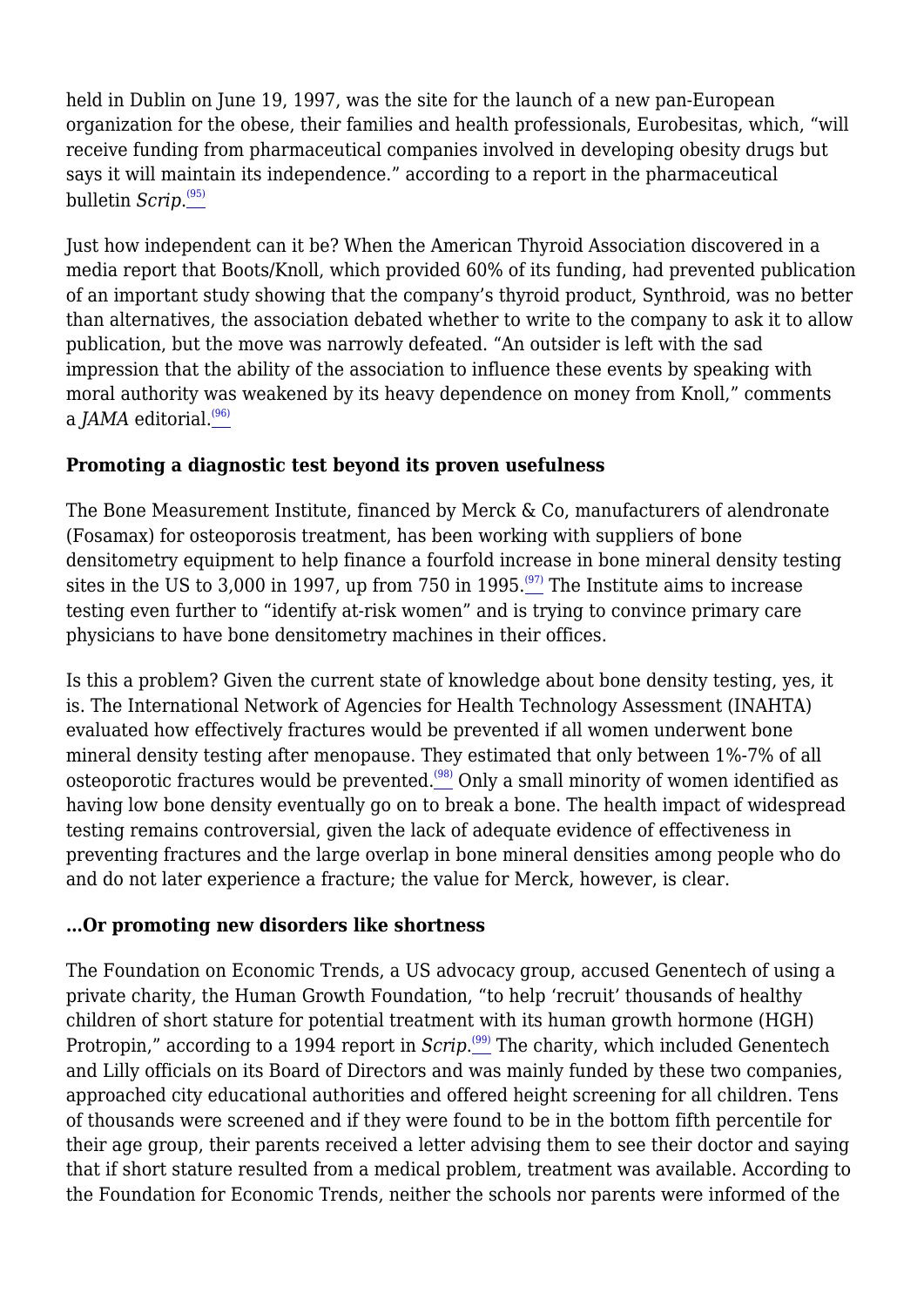financial ties between Genentech and Lilly and the Human Growth Foundation.

This campaign to medicalize shortness raises serious ethical concerns. In a height screening programme to identify the shortest 5% of children, the large majority of children identified have no health problems causing shortness, they are simply small because they have short parents. In France all children treated with growth hormone are entered into a national registry. A study of final adult height of all children treated between 1973 and 1993 reported that "Despite years of a demanding treatment, treated children remained short…" and treatment was much less effective than expected from short-term studies.<sup> $(100)$ </sup> The effect on a small group of these children judged to be "normal short" because their parents were also very short was especially poor. Not only is this treatment expensive and unnecessarily risky if it is ineffective; it has a considerable effect on children's lives, who are labeled as having a disorder and must undergo five injections a week for years of their childhood.

In the US when Solvay and Upjohn were launching a new drug for treatment of obsessivecompulsive disorder in 1994, they set about "to make the disease better known and to make patients seek treatment," according to an Upjohn spokesperson. The *Wall Street Journal* comments that: "Most consumers have no idea that studies and public service messages actually are part of a plan to sell drugs. The drug companies typically leave few fingerprints, running their disease campaigns through PR [public relations] firms, patient groups, 'institutes' and other third parties."[\(101\)](file:///C:/Users/Dimity/OneDrive%20-%20HAI/Reports,%20papers/Blurring/blurring.ch1.html#N_101_)

Marc Czarka, Directorof Pharmaceutical Affairs for Eli Lilly in the Benelux, said in 1997 that Lilly funds the American Psychiatric Association and that it sponsors and helped to create the Belgian League of Depression in 1995 together with other pharmaceutical companies. "It's useful for us because, unlike American law, European law does not allow us to talk directly to potential patients," says Czarka. "The league does it for us."<sup>[\(102\)](file:///C:/Users/Dimity/OneDrive%20-%20HAI/Reports,%20papers/Blurring/blurring.ch1.html#N_102_)</sup>

Alan Sheppard, marketing director for Evans Medical, is quoted in *Pharmaceutical Marketing* magazine as saying that patient groups are helpful for marketing because they help companies to, "rapidly disseminate information about a product to patients."[103] Patient groups are also often asked to speak at press conferences launching a new drug.<sup>[\(104\)](file:///C:/Users/Dimity/OneDrive%20-%20HAI/Reports,%20papers/Blurring/blurring.ch1.html#N_104_)</sup>

# **A UK sponsored patient group promotes a drug in Bolivia**

Patient groups can also help a company advertise its product internationally. A 1996 advertisement for Climatrol, a combined estrogen-progestin product, by RI, Laboratorios Recalcine International, included a quote by the Director of the UK National Osteoporosis Society, a patient group which receives pharmaceutical industry funding, endorsing use of this type of product. Ironically, unlike many other patient groups with industry funding, the UK National Osteoporosis Society has developed guidelines to govern its interactions with the industry. These guidelines state that: "The Society is very careful when working with pharmaceutical companies and their agents that the independent, unbiased advice offered to the general public and professionals is not influenced in any way... $\frac{1}{105}$ 

# **Why does the industry fund patient groups?**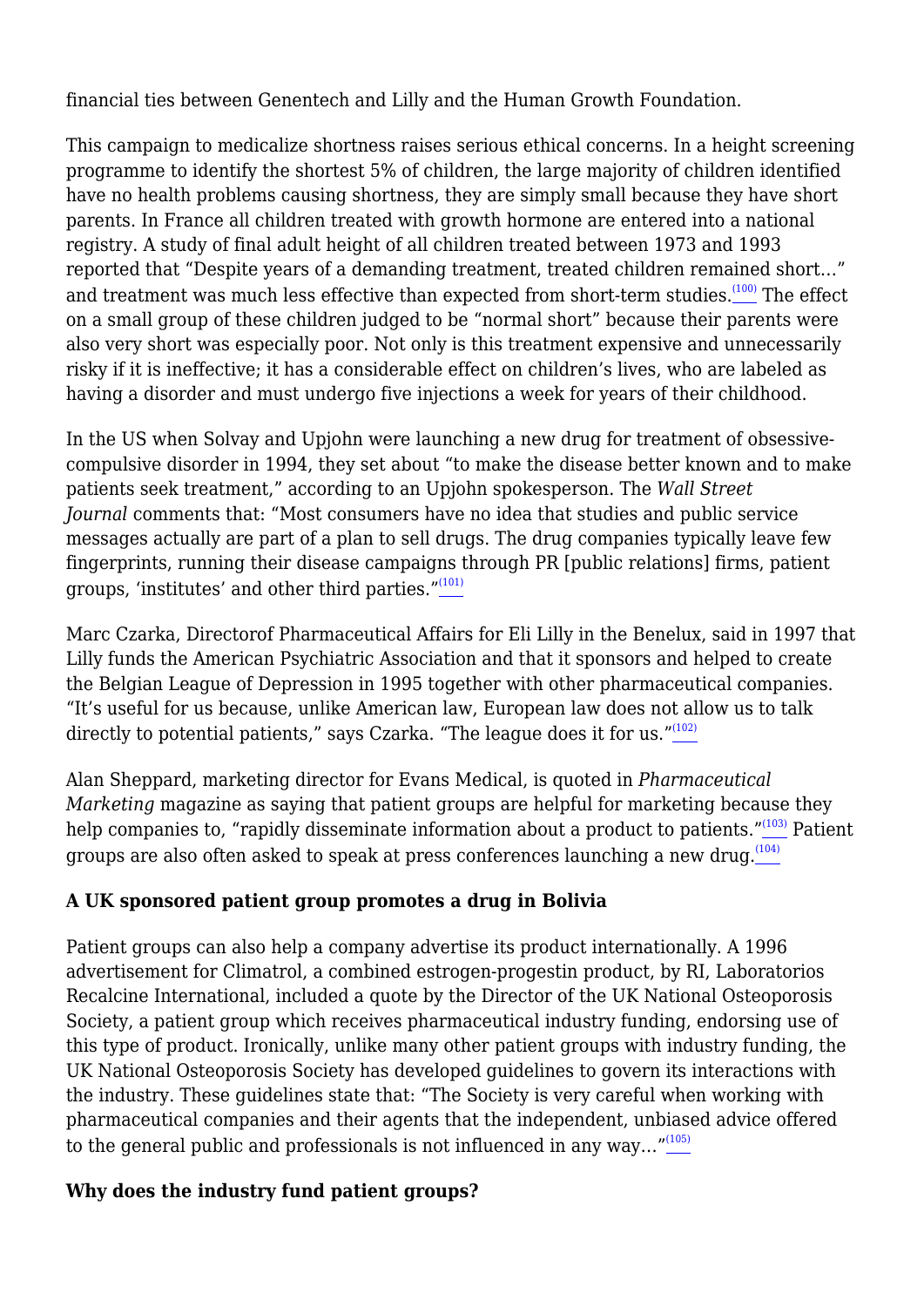In an article in *Consumer Policy Review*, Gilbert and Chetley listed four reasons the industry seeks to fund patient groups:

1. Patient groups enable companies to spread awareness of new drugs at a pre-launch stage and help to prepare the market.

2. They provide a more credible endorsement of a product than could be achieved if the information was coming directly from the company

3. They can aid industry in arguing for fewer controls on drug licensing and pricing.

4. It enables companies to reach consumers directly.<sup>[\(106\)](file:///C:/Users/Dimity/OneDrive%20-%20HAI/Reports,%20papers/Blurring/blurring.ch1.html#N_106_)</sup>

This analysis is echoed by Sean Milmo in an article in *Pharmaceutical Visions*, an industry magazine: "Because patient associations are so intent on gathering and passing on to their members information about drugs under development, they have become useful vehicles for pharmaceutical companies for disseminating information about new medicines at the pre-launch stage." [\(107\)](file:///C:/Users/Dimity/OneDrive%20-%20HAI/Reports,%20papers/Blurring/blurring.ch1.html#N_107_)

He notes that Merck collaborated with the UK National Osteoporosis Society in premarketing of Fosamax (alendronate) and Zeneca worked closely with schizophrenia and respiratory disease groups, "on educational projects in preparation for the launch of its anti-asthma drug Accolate and its schizophrenia treatment Seroquel."<sup>[\(108\)](file:///C:/Users/Dimity/OneDrive%20-%20HAI/Reports,%20papers/Blurring/blurring.ch1.html#N_108_)</sup>

# **Advocacy and support for people — or products?**

Patient groups often begin as small-scale grassroots organizations formed by people with a disease who wish to get together with others in the same position and share experiences, emotional support and information. They frequently act as advocates for better health care and are typically voluntary organizations. Patient groups can provide a valuable lifeline of understanding and expertise in obtaining appropriate medical care. Many have no links to the pharmaceutical industry and rely on membership fees and/or public funding. Others, as noted above, may be founded by a company or subverted to promote a company product or policy.

The problem for the public is that industry links are often unclear and sponsorship may or may not be disclosed at public meetings or in information materials. Information produced by patient groups is not subject to the same regulations as that directly disseminated by a company. For example, a patient group can legally recommend an unapproved drug use or make claims about a product not yet on the market in a brochure whereas a company cannot.

Any patient group, charity or institute with financial links to the industry or a specific company which spreads awareness of a disease so that more people may seek drug treatment, endorses specific products, or presents positively biased drug information is helping to promote product sales. This is covered by the WHO *Ethical Criteria* definition of promotion: "all informational and persuasive activities by manufacturers and distributors,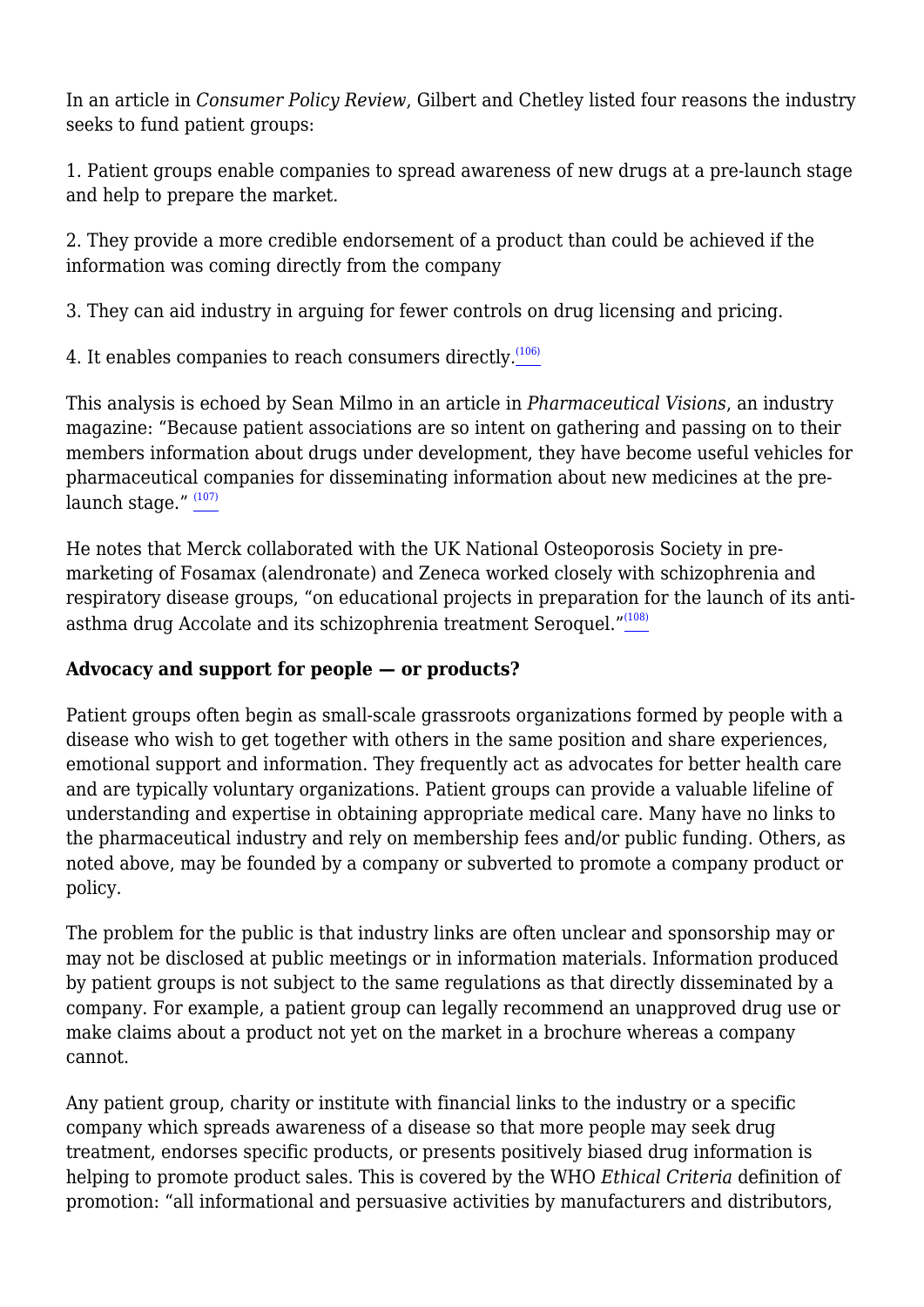the effect of which is to induce the prescription, supply, purchase and/or use of medicinal drugs. $^{\prime\prime(109)}$  $^{\prime\prime(109)}$  $^{\prime\prime(109)}$ 

Many of the activities and information materials of sponsored patient groups violate two principles in the WHO *Ethical Criteria*, that "Promotional material should not be designed so as to disguise its real nature," and that "Scientific and educational activities should not be deliberately used for promotional purposes."[\(110\)](file:///C:/Users/Dimity/OneDrive%20-%20HAI/Reports,%20papers/Blurring/blurring.ch1.html#N_110_)

As noted by Gilbert and Chetley in a consumer policy review on drug promotion in the UK, "The definition of non-promotional literature or information lacks clarity, and there is potential confusion with what constitutes balance in the presentation of information or education to consumers."<sup>[\(111\)](file:///C:/Users/Dimity/OneDrive%20-%20HAI/Reports,%20papers/Blurring/blurring.ch1.html#N_111_)</sup>

**NGO Guidelines for Sponsorship** The European Public Health Alliance (EPHA), a Brussels-based coalition of health NGOs, has some members who are dependent on industry funding and others which are strongly opposed to it. As an organization frequently asked to represent patients in Europe in meetings organized by the industry, EPHA felt it had to clarify its position on sponsorship and held a consultation meeting with its membership in late 1995. EPHA's guidelines include questions NGOs should ask themselves when considering accepting industry sponsorship. For example, will the relationship with industry: – compromise the organization's ability to promote their aims and objectives responsibly and sincerely? – negatively influence colleagues, (members, colleagues in European institutions)? – be used by industry to negatively influence colleagues in the promotion of public health? EPHA also recommends against sponsorship of core activities and suggests formal contracts be negotiated for a sponsored project, including conditions such as full editorial control, no product endorsement, no exclusivity clause, and open acknowledgment of sources of financial support.[\(112\)](file:///C:/Users/Dimity/OneDrive%20-%20HAI/Reports,%20papers/Blurring/blurring.ch1.html#N_112_) For a full copy of the guidelines, contact [EPHA](mailto:%20epha@epha.org)

**Education or Promotion? Educating consumers to comply with prescribed drugs**… **but not to recognize side effects** The American Pharmaceutical Association distributes training materials for pharmacists funded by Pfizer. The emphasis is enhancing consumer compliance with prescribed regimens. Benefits are emphasized and little or no information is provided on how pharmacists can communicate risk information. The effects on health of inappropriate compliance and lack of communication of risk information can be serious. A recent study published in the British Journal of Clinical Pharmacology found that people hospitalized for severe adverse reactions related to NSAID use had continued to take their medicines despite early signs of an adverse reaction because they did not know what to expect or what to do. $\frac{(113)}{2}$  $\frac{(113)}{2}$  $\frac{(113)}{2}$  Similarly, an educational kit for French schoolchildren aged 9 to 11, "Le Bon Usage du Médicament" (Wise use of medicines), produced by SNIP, the French industry association, stresses compliance and omits any information on risks of drugs when used as prescribed. $\frac{(114)}{100}$  $\frac{(114)}{100}$  $\frac{(114)}{100}$  The kit teaches children to expect a medicine every time they go to the doctor. Instead of asking the child, "Did the doctor prescribe a medicine?"after a visit, the question asked is: "What medicine did the doctor prescribe?"

RECOMMENDATIONS: Sponsorship of patient groups

## **Actions by patient and consumer groups:**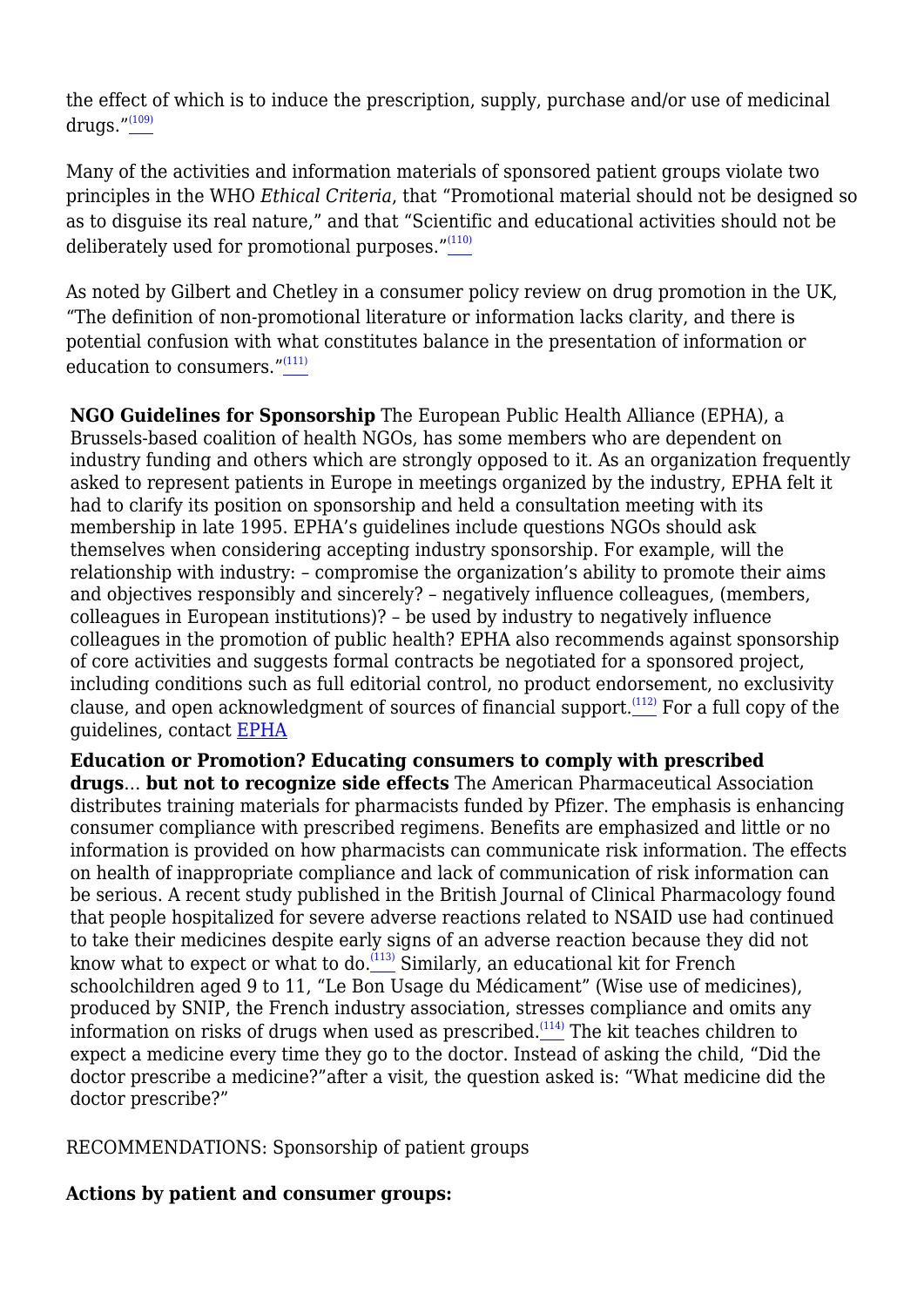1. Associations, alliances and networks of patient and consumer health groups as well as individual organizations should consider developing and disseminating ethical guidelines on industry sponsorship. These should include provisions for accountability to the organization's membership and the public, transparency, and exclusion of potential funding sources if conflict of interest is a problem, ie, if a funder's financial interests are linked to the organization's membership and/or activities.

2. Blind trusts could be considered as a way consumer groups could accept money from a variety of private sources, which might or might not include the pharmaceutical industry, without compromising their independence.

3. Consumer groups should list sources of funding in all publications and should have a written policy on quality assurance of information materials, including a procedure for peer review by individuals or organizations who are independent of the pharmaceutical industry.

#### **Regulatory action by national governments:**

1. Any informational and educational materials whose production is funded by the pharmaceutical industry should be subject to the same regulations governing drug promotion as materials directly produced by a company, including requirements for fair balance, accuracy, avoidance of false or misleading statements or promotion of unapproved uses, an adequate discussion of risks as well as benefits, and pre-screening where this is a legal requirement for pharmaceutical advertising.

2. Regulatory guidelines for sponsored symposia and other meetings targeting health professionals should also apply to public meetings and educational events.

**Guidelines for sponsored public meetings and educational events WHO** *Ethical Criteria* The current guidelines for sponsored meetings in the *Ethical Criteria* are weak. They state only that, "The fact of sponsorship by a pharmaceutical manufacturer or distributor should clearly be stated in advance, at the meeting and in any proceedings. Entertainment or other hospitality, and any gifts offered to members of the medical and allied professions, should be secondary to the main purpose of the meeting and should be kept at a modest level."[\(115\)](file:///C:/Users/Dimity/OneDrive%20-%20HAI/Reports,%20papers/Blurring/blurring.ch1.html#N_115_) The US FDA has developed much more detailed guidelines for sponsored meetings, published in November 1997: $(116)$  The content of the programme, planning, selection of speakers and moderators should be fully controlled by the provider, not the sponsoring company. Ideally it should be based on a written agreement between the provider and company stating that the provider is solely responsible for designing and conducting the meeting and that it will be educational, non-promotional and free from commercial bias. The company should not write scripts, target points for emphasis, otherwise influence the content, or suggest speakers actively involved in promoting the company's products. Presentations should not be misleading or biased in favour of the company's products. The focus should be on a single drug produced by the company or a competitor and all relevant treatment options should be discussed. There should be full disclosure of funding sources, including any financial relationships between presenters and the company and the provider and the company. The provider should not be financially dependent on the company in a way which allows the company to exert influence on the content, for example owned by the company; it should not be involved in sales and marketing; and should not have a history of failure to meet standards for independence, objectivity or scientific rigour. Repeated presentations are discouraged unless there is a public health rationale for them, for example if they are on an urgent public health topic. Audiences should not be selected on the basis of marketing goals, for example to reward high prescribers or influence "opinion" leaders". The programme should include opportunities for discussion and questions. There should not be any promotional presentations by sales representatives or promotional exhibits in the meeting room.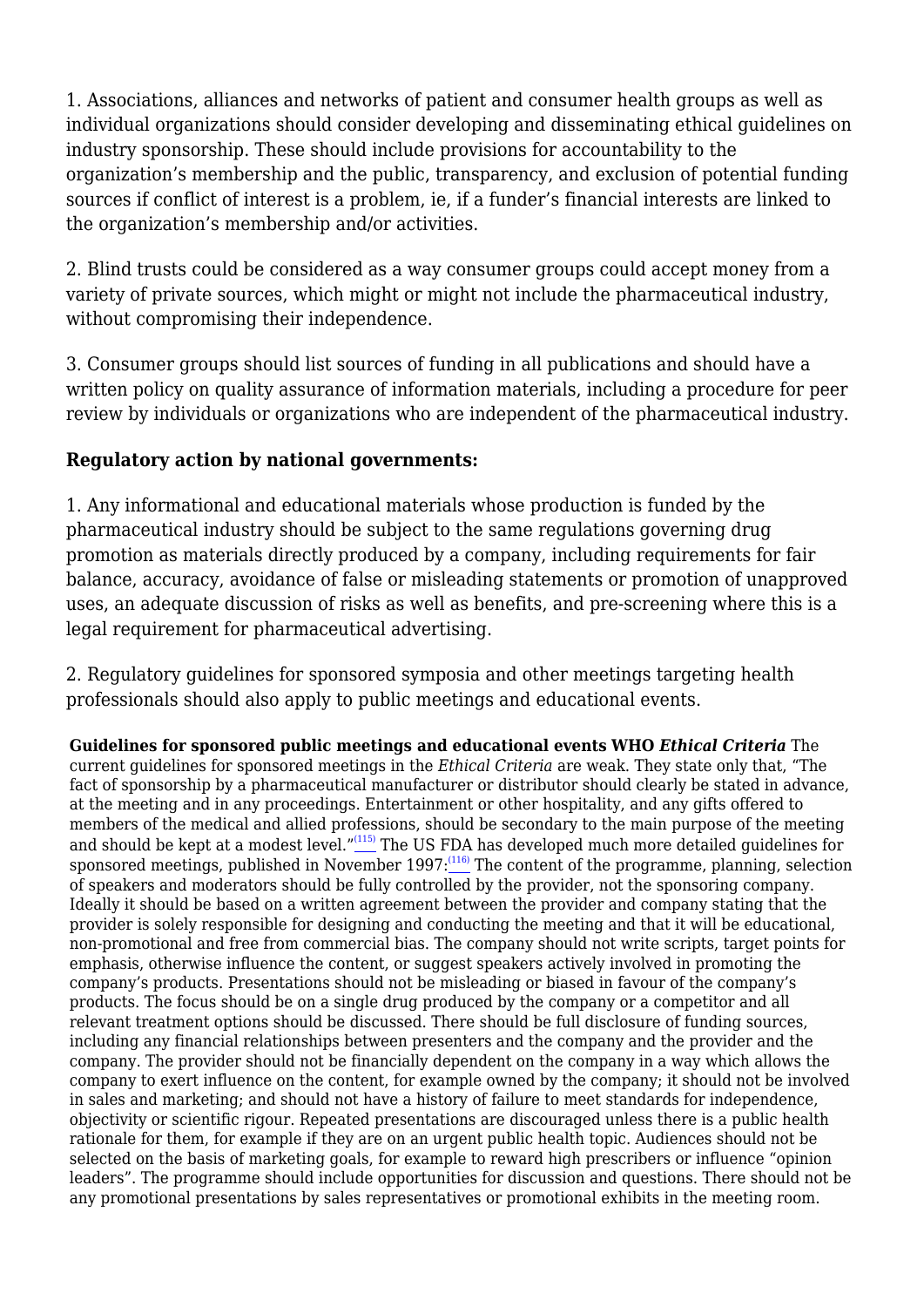#### **DRUG PROMOTION ON THE INTERNET**

**Fountains of Youth? Or was it of Money? Internet Promotional claims for products sold as food supplements** http//:www.smart-choice.simplenet.com/line.gif "Why take DHEA? Slows the aging process! Works as anti-cancer Agent! Depression helped in some patients! Helps weight problems! Reduce risk of mental function decline (Alzheimer's disease) with aging! Increase Sex drive! Lessen Symptoms of Menopause and PMS! Burns Fats – helps to build Muscle! Helps reduce diabetic symptoms! Aid to MS sufferers! Aid to Aids/HIV sufferers!" [*just what doesn't it do?]*

http//:www.smart-choice.simplenet.com/sominset.htm "Too many people are becoming sick and/or dying from heart disease, cancer, diabetes, etc. Many studies are now showing that much of this sickness, disease and even premature death is avoidable…" *[The solution? Vitamin and mineral supplements produced by this company, of course.]* "Insomnia exists when melatonin levels are low or when it is produced at the wrong time" *[ie the causes and solutions of insomnia are chemical*] "Some researchers believe the steady increase in the incidence of cancer is partially because of the extended time we are exposed to artificial lighting. This results in extended hours each day that melatonin production is suppressed when levels would have been higher longer." *[never mind the lack of documented cancer prevention]*

#### **Will public health be a casualty of the information superhighway?**

Anyone with access to the Internet or the "information superhighway" as it has been called, can look up a disease or medicine and find the latest information posted anywhere globally. Anyone with a medicine  $-$  or many medicines  $-$  to sell, can set up a web site and provide information, or links to others who make claims about the products which a manufacturer may not legally make.

The lack of controls extends not only to Internet drug promotion but also to direct mail order sales of products which should be prescription-only. In 1996 a distributor calling itself Quality Health, Inc, put 17 drugs for sale on the Internet. Claims for the products included "protecting oneself against age-related memory disorders", an "intelligence booster" and promoting "the flow of information between the right and left hemispheres of the brain."<sup>[\(117\)](file:///C:/Users/Dimity/OneDrive%20-%20HAI/Reports,%20papers/Blurring/blurring.ch1.html#N_117_)</sup>

Manufacturers UCB and Zeneca stated they did not agree with their products being sold this way. However, many of the claims made by Quality Health are similar to those the companies have made in developing countries where regulation of promotion is inadequate. For example UCB promoted piracetam (Nootropil) in Peru in 1991 with claims that the product can improve memory and concentration, linking use of the product to better grades at school.<sup>[\(118\)](file:///C:/Users/Dimity/OneDrive%20-%20HAI/Reports,%20papers/Blurring/blurring.ch1.html#N_118_)</sup> Quality Health called it an "intelligence booster".

The response from drug regulators has been inadequate, if the intent of drug regulation is to prevent consumers from being misled about the potential health effects of medicines. Regulators in Germany said they could do nothing about Quality Health's Internet promotion as it was posted from another country.<sup>[\(119\)](file:///C:/Users/Dimity/OneDrive%20-%20HAI/Reports,%20papers/Blurring/blurring.ch1.html#N_119_)</sup> The UK was only able to prevent the company from mailing brochures to UK residents.<sup>[\(120\)](file:///C:/Users/Dimity/OneDrive%20-%20HAI/Reports,%20papers/Blurring/blurring.ch1.html#N_120_)</sup>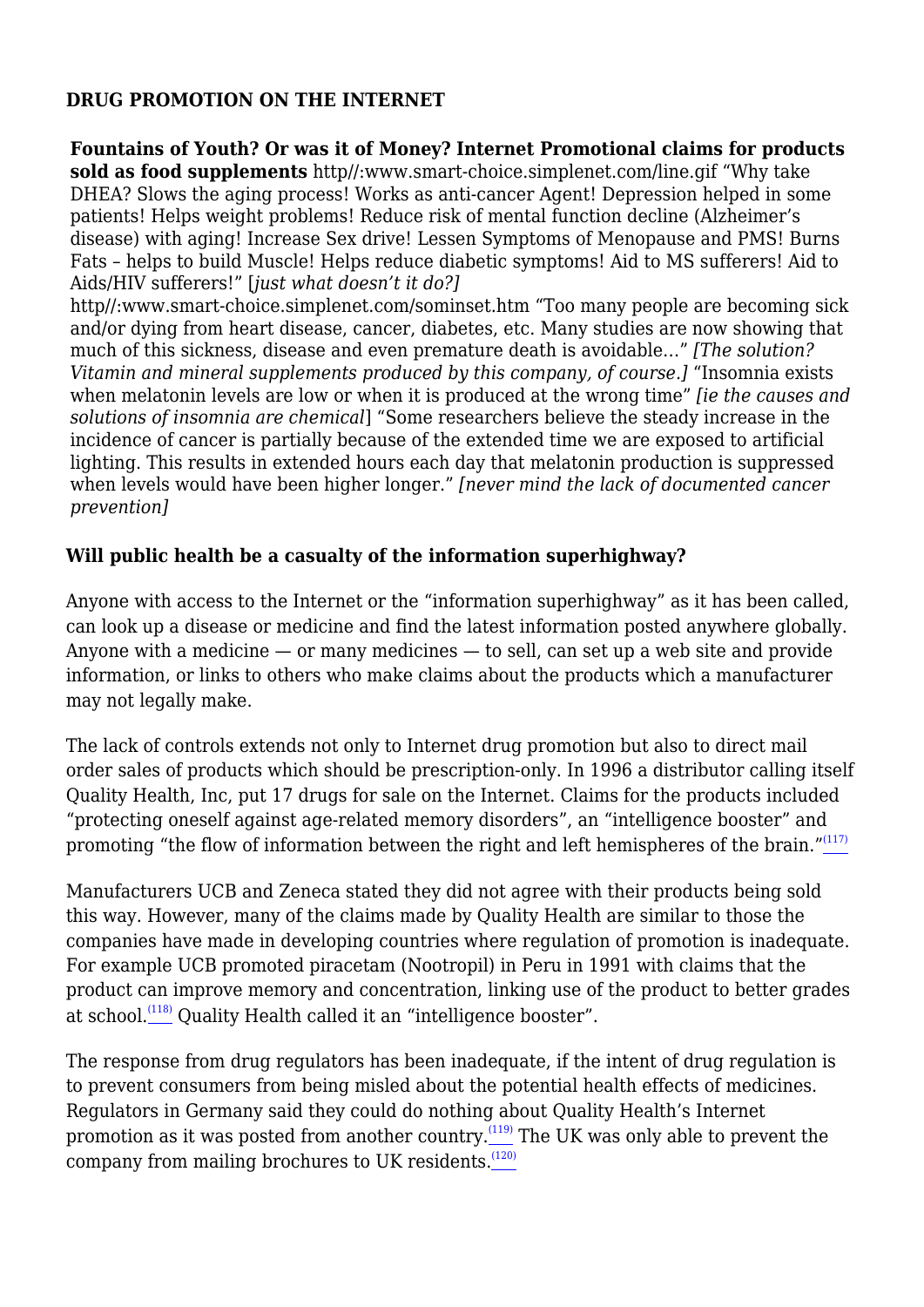A 1997 editorial in *The Lancet* raised concerns about the "unregulated supply of medicines of unknown quality direct to the public." $(121)$  Consumers may buy a large range of drugs including growth hormones, insulin, vasopressin; claims about therapeutic effects are often unsupported.

As one commentator recently noted, "Australia is having difficulty in prosecuting Internet hucksters who claim–illegally in that country–that their products will cure cancer or AIDS." $(122)$ 

The problem, unfortunately, is not only one of a few hucksters or quacks providing misinformation, although as the box at the side attests, they do exist. Dr Louis Morris of the US FDA commented that, "One of the differences between searching through a medical journal and looking through the Internet is that when I'm searching through a medical journal and see an ad from Pfizer, it looks like an ad from Pfizer. When I click on the Internet, I don't know where I am  $-$  I could be anywhere." $\frac{123}{2}$ 

SmithKline Beecham's "[café herpes"](http://www.cafeherpe.com) is a case in point. It is presented as an educational site, with friendly cartoons and very accessible information for people with herpes. It is easy to miss the company logo at the bottom of the home page if one clicks to one of the menu options before scrolling down sufficiently. Not until one chooses to click on "product information" does the educational style of the message begin to go astray: only a single drug treatment, famciclovir (Famvir) is presented.

## **What kind of national and international regulation is needed?**

The unwieldy nature of the Internet — with over four million websites currently operating and its disregard for national borders make regulation difficult. As some of the examples above demonstrate, unregulated commercial use of the Internet to sell medicines has the potential to cause harm as well as playing on people's fears of disease and disability to sell products without proven effectiveness.

The [US FDA](http://www.fda.gov) held a public meeting on Internet promotion in October 1996 because of concerns about the inadequacy of existing regulation. $(124)$  Some of the concerns raised were that:

- the source of information material is often not obvious to the viewer
- it is difficult to distinguish between advertisements aimed at consumers and health professionals
- links exist between companies' home pages and other sites giving out information on unapproved uses of drugs, bypassing US regulations against a company promoting its drug for an unapproved use
- conditions of company sponsorship of "chat rooms" and "newsgroups" are unclear
- information is provided on products not approved in the US or with different approved labeling.

A 1993 US Congress Office of Technology Assessment report judged that the information US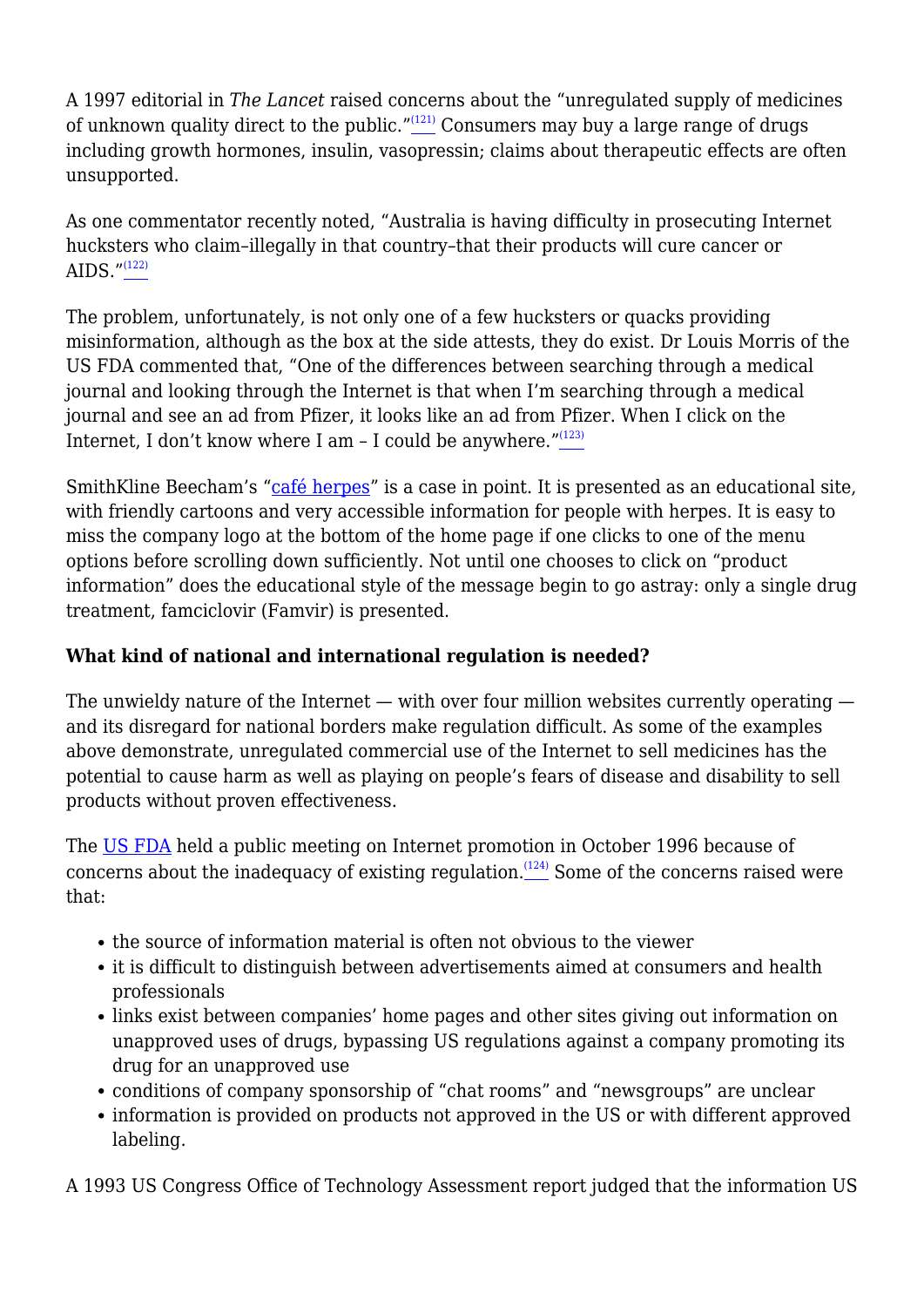companies provided with exported drugs in four developing countries could, in about half the cases, lead to "nontrivial harm to a substantial proportion of users and severe harm or death to some users."[\(125\)](file:///C:/Users/Dimity/OneDrive%20-%20HAI/Reports,%20papers/Blurring/blurring.ch1.html#N_125_) Ironically through the Internet US consumers and prescribers can now have access to information of a similar low quality.

Heather Simmonds, head of the Association of the British Pharmaceutical Industry's (ABPI) Prescription Medicines Code of Practice Authority, suggested at the FDA meeting on Internet promotion that each country have jurisdiction over the information put on the Internet within its borders. This would clearly lead to inadequate regulation to ensure that the information the public receives meets national regulatory criteria, as all Internet users also receive information posted from other countries.

The solution offered by a GlaxoWellcome spokesperson Paul Vance, is that if Internet users don't like what a pharmaceutical company offers, they won't come back, "It's a good, self-regulating system with lots of information available".<sup>[\(126\)](file:///C:/Users/Dimity/OneDrive%20-%20HAI/Reports,%20papers/Blurring/blurring.ch1.html#N_126_)</sup> Thomas Merchant, from Smith Kline Beecham, argued against disclosure of a company's name on every page of a web document, arguing that this would be impractical. Perhaps he was thinking of Smith Kline Beecham's "café herpes", described above.

In an article in *Scrip Magazine,* Tory Tanaka, an IMS marketing manager, warns that free access to an international audience on the Internet may backfire because of regulations against direct-to-consumer advertising and national differences in product approval and licensing: "So, to avoid the risk of hefty fines pharmaceutical marketers must be especially cautious about providing product information on the Internet." $(127)$ 

## **1997 World Health Assembly Resolution highlights the need for regulation**

Out of concerns that sale of medicines through the Internet, "may present a hazard for the public health as well as a risk for the individual patient, particularly with regard to misleading or fraudulent product information and lack of individual counseling for consumers", the World Health Assembly passed a resolution on cross-border advertising, promotion and sale of medical products through the Internet in May 1997  $(128)$ . This resolution called for a working group to meet and make recommendations.

The group met in September 1997*.* They discussed concerns about Internet promotion, stressed the vulnerability of those seeking information on the Internet and made recommendations for ways in which WHO, national drug regulators, the industry and consumers could act to improve the standard of information available on the Internet. The meeting stressed that both regulatory standards and voluntary codes should aim to ensure that all Internet promotional activities complied with the *WHO Ethical Criteria.* Some specific recommendations for the pharmaceutical industry included: disclosure of web site ownership or financial support; statements about who the intended audience is and the purpose of the information; provision of accurate; balanced information, including information on dangers and adverse effects; and careful selection of Internet linkages.<sup>[\(129\)](file:///C:/Users/Dimity/OneDrive%20-%20HAI/Reports,%20papers/Blurring/blurring.ch1.html#N_129_)</sup>

## **Could the WHO** *Ethical Criteria* **for Medicinal Drug Promotion be applied to the**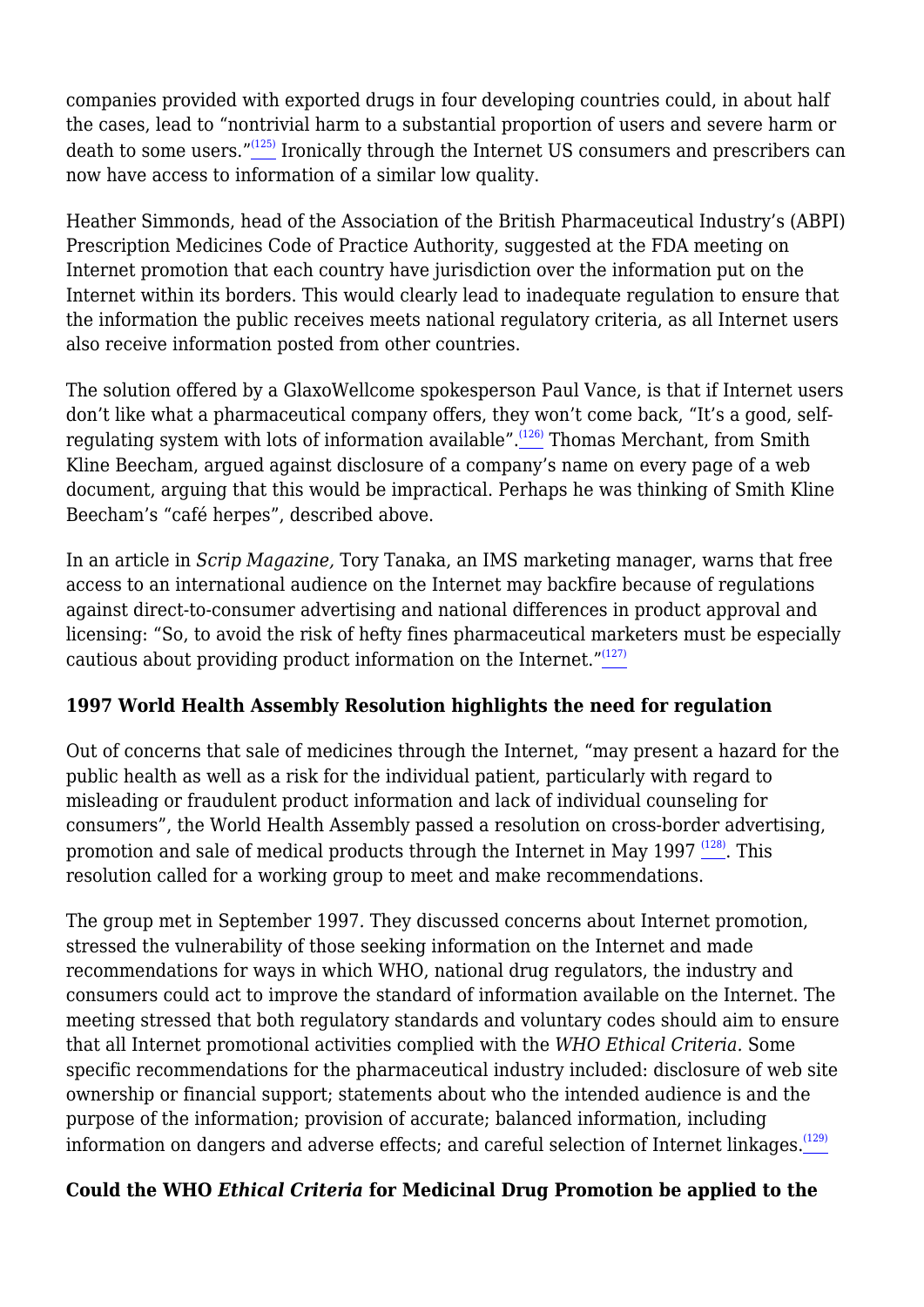#### **Internet?**

The Internet is a new medium for drug promotion but the guiding principles for adequate regulation remain similar. There is a need for effective national legislation regulating all messages to health professionals and the public about medicines, ongoing monitoring, enforcement and effective sanctions.

The principles in the WHO *Ethical Criteria* apply equally to Internet promotion, including the need for "appropriate measures to ensure that medicinal drug promotion supports the aim of improving health care through the rational use of drugs".<sup>[\(130\)](file:///C:/Users/Dimity/OneDrive%20-%20HAI/Reports,%20papers/Blurring/blurring.ch1.html#N_130_)</sup>

- Internet promotion is covered under the *Ethical Criteria* description of promotion as all informational and persuasive activities by manufacturers and distributors, the effect of which is to induce the prescription, supply, purchase and/or use of medicinal drugs.
- more complex is the proviso that only drugs legally available in a country should be promoted there, as well as insistence that claims be reliable, accurate, truthful, informative, balanced, up-to-date, capable of substantiation and in good taste,
- promotional materials should include no misleading and unverifiable statements, inducing medically unjustifiable drug use, and giving rise to undue risks.
- scientific and educational activities should not be deliberately used for promotional purposes
- The *Ethical Criteria* lists the type and balance of information that advertisements should contain
- The *Ethical Criteria* recommend against direct-to-consumer advertising of prescription drugs

In sum, much which contravenes WHO *Ethical Criteria* is currently on the Internet.

**Balanced Information on Risks and Benefits? Internet Health Information from Novartis:** Novartis' information on hormone replacement therapy, accessible from the company's home page, cannot be faulted for a lack of balance of negative and positive information. Both are present. There's only one small hitch: every negative statement is about menopause, every positive statement about Novartis' products. **An accurate depiction of an approved indication?** Following fairly standard information on "the most common symptoms", a set of "other menopausal symptoms" are said to "arise gradually after a period of estrogen deficiency and may at first be attributed to aging or to other causes." "The majority of these symptoms are caused by tissue changes that result from estrogen deficiency. These symptoms include loss of collagen in skin and ligaments and a reduction in blood flow. Other symptoms include loss of muscle strength and mass and a reduction in short term memory. Irritability, anxiousness, depression and loss of confidence may also occur." "Cardiovascular disease and osteoporosis are the most harmful long-term effects of menopause." [*sic*] **And of Novartis' hormonal drug treatments?** "HRT is remarkably effective in the treatment of menopausal symptoms…" [*Nowhere is the reader informed that these drugs are approved for the "most common symptoms" and not the more imaginative list of "other menopausal symptoms"* , *most of which are without documented links to menopausal status.*] "There is a consensus, based on epidemiology studies, that HRT is protective against ischaemic heart disease and leads to at least a 40-50% reduction in likely mortality rates in women with this disease." [*This is not an approved indication*] "Novartis produces the most widely used range of HRT products in transdermal patch form for the treatment of menopausal symptoms and prevention of post-menopausal osteoporosis." *[Any risks, side effects, contraindications or negative information on these products? Not on Novartis'* patch of the "information superhighway". ] [www.novartis.com/healthcare/ph\\_frame.html](http://www.novartis.com/healthcare/ph_frame.html) (July 1997)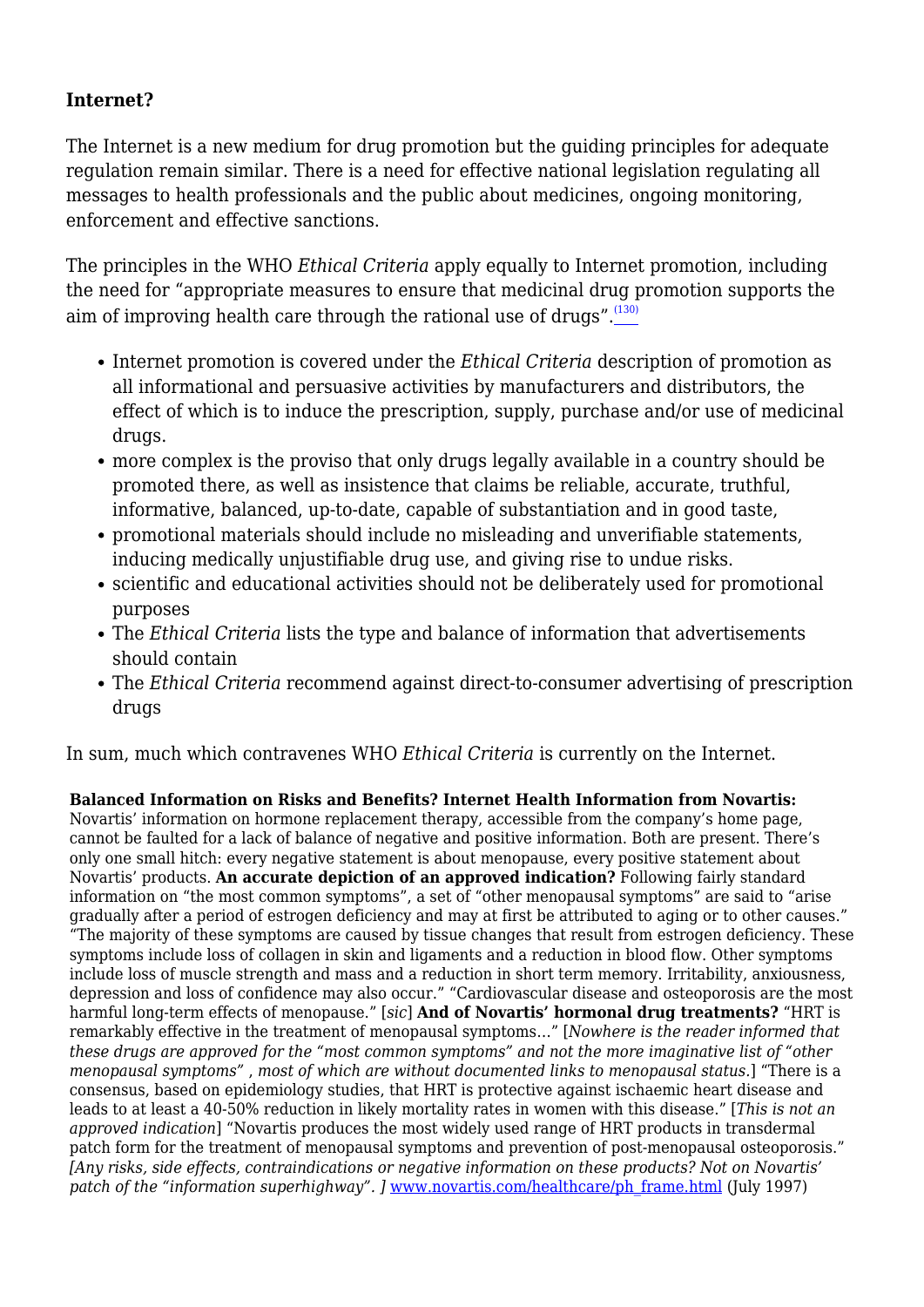#### RECOMMENDATIONS: Internet promotion

Users and prescribers of medicines need accurate, balanced and up-to-date information on which to base treatment choices. Health priorities should define the guiding principles for regulation of drug promotion on the Internet.

The medium may be new; the content of the message is not. National drug regulatory authorities have the mandate to regulate information provided by manufacturers and distributors in order to sell their products. There is an overwhelming public health interest in ensuring that Internet information on drugs is of no lower a standard than that allowed from other information sources in a country. As information on the Internet is available in all countries, this can only be achieved through a "highest common denominator" approach to information provision. Additionally, commercial information should not be disguised as health education, whether it is published on the Internet or elsewhere.

1. International agreements are needed to regulate product promotion and sales on the Internet as this form of promotion crosses national borders. International harmonization procedures for drug regulation should include agreements covering drug promotion based on guidelines in line with the WHO *Ethical Criteria*. This would create a forum for regulation of cross border promotion, including Internet promotion.

2. Commercial or educational information originating from a commercial source should be required to have the company's name clearly and prominently stated on each screen, whether a company has directly provided the information or paid another party to do so.

3. Direct links from a company's home page should be regulated as if they originated from the company.

4. Advertisements posted internationally on the Internet need to be considered to be DTC advertisements as they reach the general public. An on-screen proviso that information is "for US viewers only" or "for health professionals only" is inadequate unless companies wish to add some sort of password mechanism to limit viewing to those to whom it can legally advertise. All posted advertisements should be required to meet similar regulatory standards for content as advertisements in other media, including the need for balanced information on risks and benefits, backing of claims with validated scientific evidence, etc.

5. Educational information provided by pharmaceutical companies on the Internet and in other media about health conditions their products treat should be subject to the same requirements for balance, disclosure of risks as well as benefits, and backing with validated scientific evidence as direct product advertising. In other words claims about the need for treatment should be subject to similar regulation as other forms of drug promotion.

## **Chapter References**

(26) US Department of Health and Human Services, Food and Drug Administration. Draft Guidance for Industry: Consumer-Directed Broadcast Advertisements; Federal Register 1997 Aug 12;62(155):43171-3.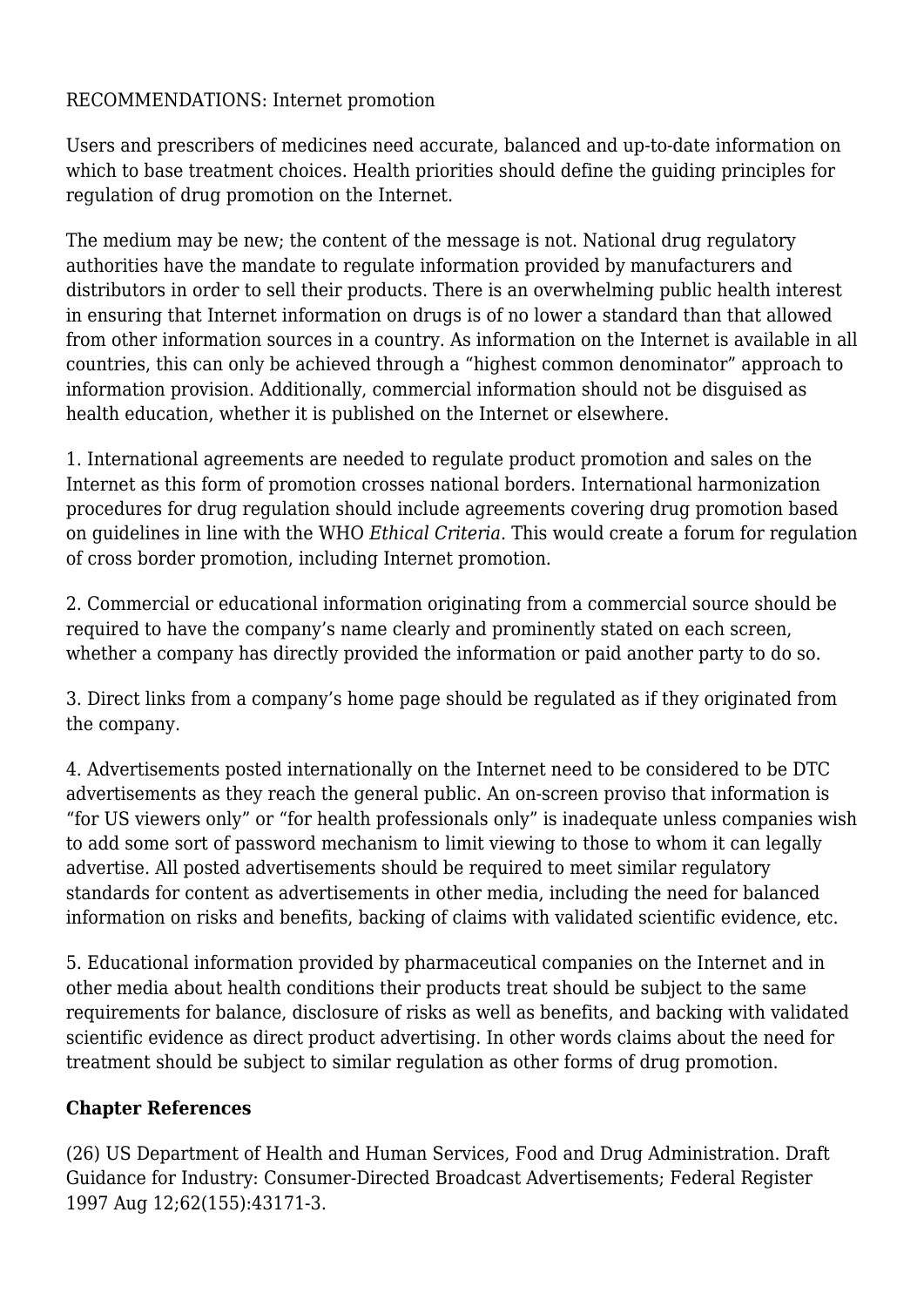(27) US DTC advertising spend tops \$700 million. Scrip 1997 Feb 4;2203:14.

(28) Wolfe SM. Why do American drug companies spend more than \$12 billion a year pushing drugs? Is it education or promotion? J Gen Intern Med 1996;11:637-9.

(29) US DTC campaigns – Caverject, Effexor. Scrip 1997 Feb 21;2208:14.

(30) New US direct-to-consumer campaigns. Scrip1997 Apr 8;2221:15.

(31) Advertisement for misoprostol (Cytotec).The Health Journal, 1997 March/April;Family Practice*,* 1996 Sept.

(32) Advertisement for Fosamax. South Bend Tribune*,* 1997April 20.

(33) Therapeutics Initiative, University of British Columbia. Therapeutics Letter14, 1996 May/June/July.

(34) US Congress, Office of Technology Assessment. The menopause, hormone therapy and women's health, OTA-BP-BA-88, Washington, US Government Printing Office, May 1992:38.

(35) Fosamax ADR warning in US. Scrip1996 April 2;2116:21.

(36) Fosamax – place in therapy uncertain. Scrip1996 Mar 26;2114:19.

(37) FDA panel backs broad Fosamax indication. Scrip 1997 Feb 28;2210:18.

(38) Alendronate in postmenopausal osteoporosis. N Engl J Med 1997;334(11):733.

(39) Elliott S. Anti-depressant makes sunny pitch to public. International Herald Tribune, 1997 July 2.

(40) Advertisement for Prozac.Cosmopolitan.1997 Sept.

(41) Burton TM, Ono Y. Campaign for Prozac targets consumers. Wall Street Journal. 1997 July 1.

(42) Gelles J. Critics warn ads for prescription drugs are flawed. The Philadelphia Inquirer. 1997 Aug 18.

(43) Basara LR. Direct-to-consumer advertising: today's issues and tomorrow's outlook. Journal of Drug Issues 1992; 22(2):317-330.

(44) Ibid.

(45) Schering-Plough is told to halt Clarintin TV ads, Wall Street Journal. 1997 Aug 22:14.

(46) WHO. 1988, op cit:8.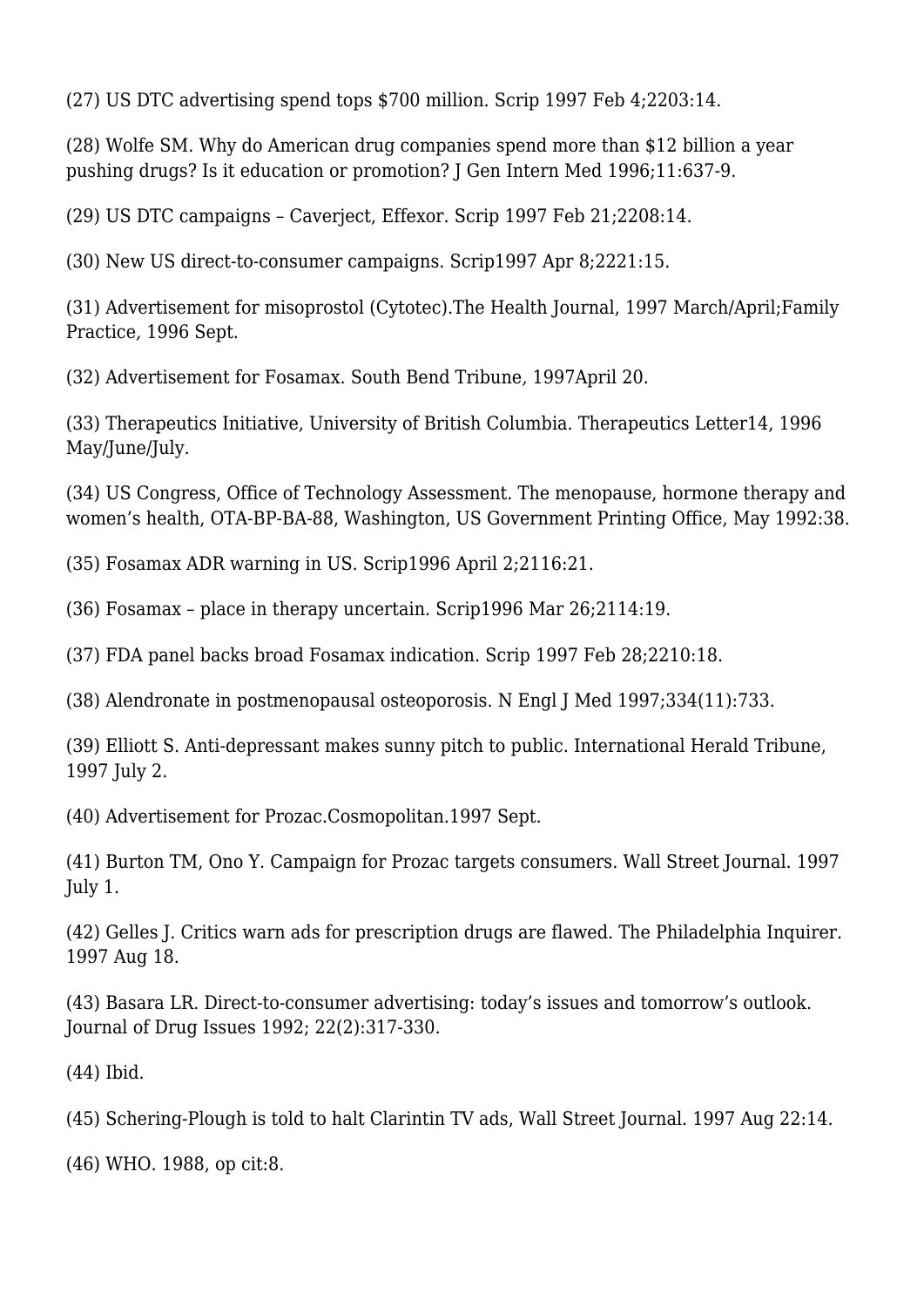(47) Ibid:9.

(48) Gelles J. 1997 op cit.

(49) EC Commission to revisit DTC advertising ban. Scrip 1997 May 20;2233:3.

(50) Lexchin J. 1997 op cit.

(51) Drugs Directorate Renewal Project D-18: Advertising. Appendix 3: survey of print advertising to the consumer. 1994 Oct.

(52) Kline S. Prescription drug advertising. Communicating risk, benefit, and cost of pharmaceuticals. Proceedings of an invitational workshop. 1992 Feb 24.; Vancouver. Ottawa. Canadian Public Health Association, 1992.

(53) Drug advertising: Is this good medicine? Consumer Reports 1996 June:62.

(54) Lexchin J. 1997 op cit.

(55) Rachlis M, Kushner C. Strong Medicine: How to Save Canada's Health Care System*.* HarperCollins, 1994.

(56) Ukens C. Consumer advertising found to pack prescribing punch.Drug Topics 1992;136 (21):24-26.

(57) Schwartz RK, Soumerai SB, Avorn J. Physician motivations for nonscientific drug prescribing. Soc Sci Med 1989; 28:577-582.

(58) Sasich L. False and misleading promotion of the nonsteroidal anti-inflammatory drug (NSAID) nabumetone (Relafen). Worst Pills Best Pills News*.* Public Citizen Health Research Group. 1997 April.

(59) Ibid.

(60) Askine MW, Regulatory Review officer, Division of Drug Marketing, Advertising and Communications. Letter to Kathleen J Day, Director, Labeling & Promotion, Pharmacia and Upjohn Company. NDA #20-379. April 28, 1997.

(61) Naeem S. Direct promotion to patients? Network of Association for Rational Use of Medication in Pakistan. The Network Newsletter; 1996 Sept; 5(3).

(62) Ibid.

(63) Self-medication increasing in India.Scrip 1997 May 27/30; 2235/6:16.

(64) Sweet M.Healthy profits: An overview of promotion in Australia (part 1). MaLAM International News. MaLAM. 1997 July/Aug, 15(7/8):3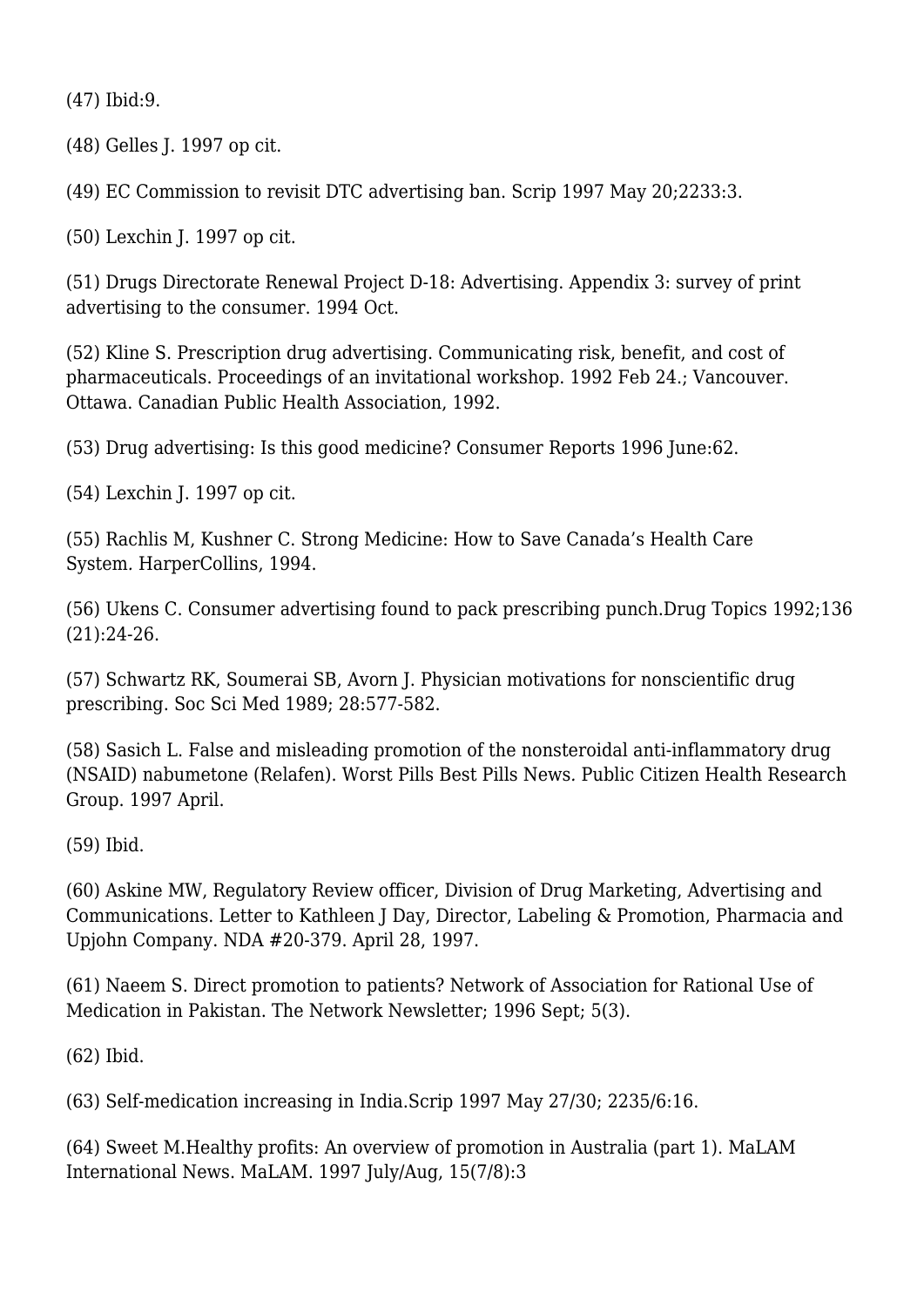(65) Wright M. 1-800: is anyone listening. A prescription for effective pharmaceutical database marketing. Strategy*,* 1997 Jan 20.

(66) PhRMA to continue ad campaign. Scrip 1997 Feb 28;2210:14.

(67) America's Pharmaceutical Research Companies. New Hope for Depression and Other Mental Illnesses*.* PhRMA, 1996.

(68) Ibid.

(69) Therapeutics Initiative 1996 op cit.

(70) Ibid.

(71) Mintzes B. 1996 op cit.

(72) Thomson C. Woke up this morning feelin' so blue. Took an antidepressant but what'll it do? The Bulletin, 1997 June 5:24-31.

(73) Aizsilniece I. Personal communication, 1997 Dec.

(74) Good manners for the pharmaceutical industry. The Lancet 1997; 349(9066):1635.

(75) Ibid.

(76) Ibid.

(77) Gorman C. Oh, My Aching Head! Time Magazine*,* 1997 June 30:44.

(78) Advertisements by AMIF.La Jornada, 1996 Nov/Dec.

(79) Pharmaceutical Manufacturers' Association of Canada. Towards a better informed consumer of prescription medicines; 1997 Dec; http://www.pmac-acim.org.

(80) Gilbert D, Chetley A. New trends in drug promotion. Consumer Policy Review 1996; 6(5):165.

(81) Reinstein J. World Federation of Proprietary Medicine Manufacturers. In Report of the 1994 World Health Assembly. WHO; A47/A/SR/6:11.

(82) Kaldeway H. A searching look at advertisements. London, International Organisation of Consumers Unions (IOCU), 1994.

(83) OTCs – smaller companies squeezed. Managed Care Europe*,* 1997 May.

(84) Mintzes B, Hodgkin C. The consumer movement: from single-issue campaigns to longterm reform. In: Davis P (ed) Contested ground: public purpose and private interest in the regulation of prescription drugs. Oxford University Press, 1996.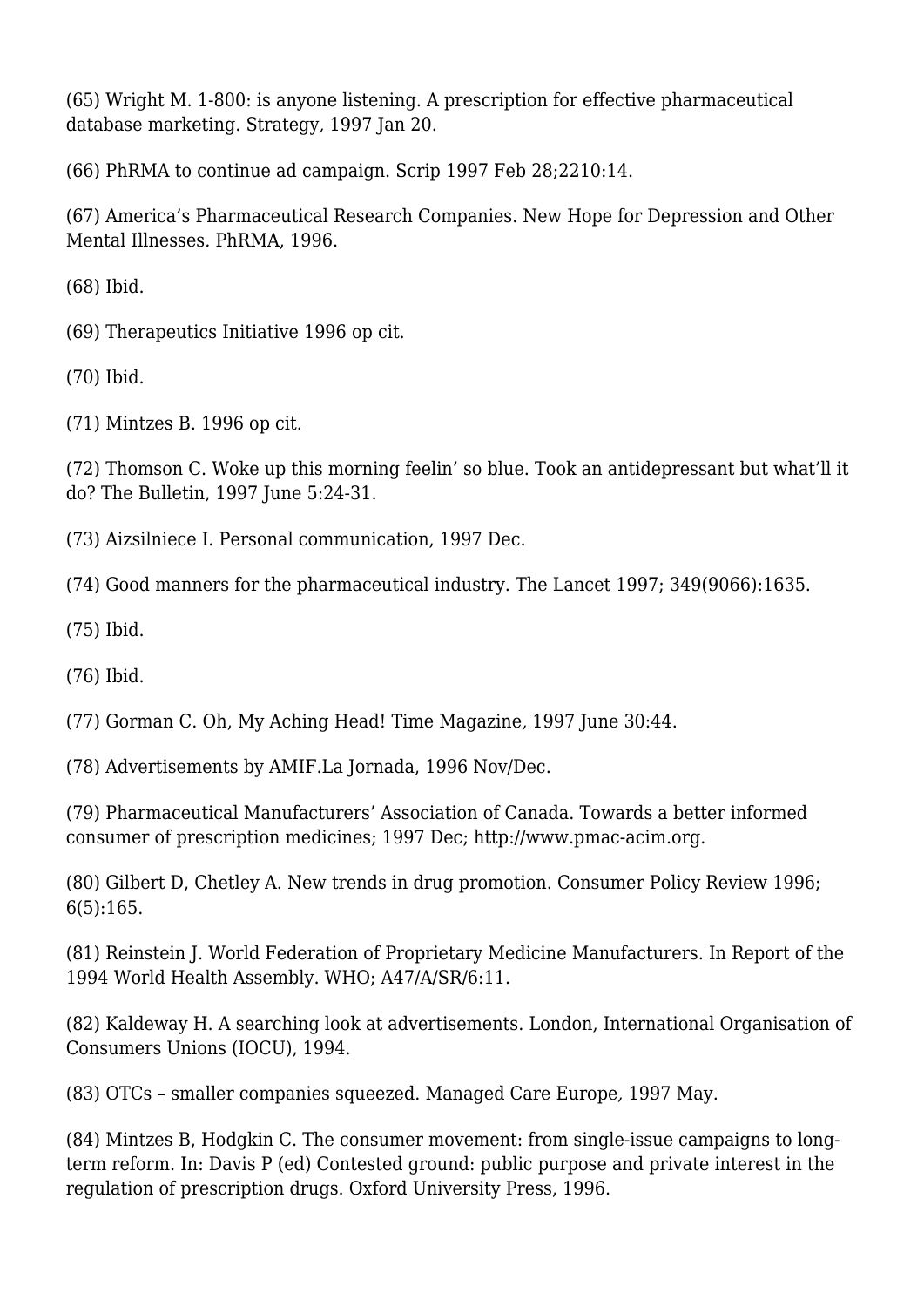(85) Balasubramaniam K. Herbal remedies: consumer protection concerns. International Symposium on Herbal Medicines, 1997 June 1-4; Honolulu.

(86) DHEA (100% Dehydroepiandroesterona); Bio Research Institute; flyer at Gigante supermarket drugstores, 1997 July, Mexico.

(87) Natu-Sex: El revitalizador sexual natural. Bio Research Institute; flyer at Gigante supermarket drugstores, 1997, July, Mexico.

(88) Balasubramaniam K. 1997 op cit.

(89) Scammell G. Infertility. No. 10 in a series. Women's Health Concern, UK, 1992.

(90) British Medical Association and Royal Pharmaceutical Society of Great Britain. British National Formulary 1997 Mar;33:319.

(91) St. Pierre M. Personal communication. 1997 May.

(92) Martens J. Personal communication. 1997 May.

(93) Martens J. In: Nunn J. At what price? Marketplace. [audio-video recording] CBC TV. Toronto, 1997 Nov 11.

(94) Nainggolan L. Carving a niche in the migraine market. Scrip Magazine. 1997 June:20.

(95) Nainggolan L. Obesity is worst chronic health problem. Scrip1997 June 27;2244:25.

(96) Rennie D. Thyroid storm. *JAMA* 1997;277(15):1238-1243.

(97) Bone tests boost Merck's Fosamax*.* Scrip.1997 Mar 18, 2215:17.

(98) Hailey D, Sampietro-Colom L, Marshall D et al. INAHTA project on bone density measurement and treatments for osteoporosis: Statement of findings. Alberta Heritage Foundation for Medical Research; September 1996.

(99) Questions on US growth charity.Scrip.1994 Aug 10;1960;19.

(100) Coste J, Letrait M, Carel JC et al. Long term results of growth hormone treatment in France in children of short stature: population, register based study. BMJ1997;315:708-13.

(101) Miller MW. Creating a buzz: with remedy in hand, drug firms get ready to popularize illness.Wall Street Journal, 1994 April 27.

(102) Thomson C. 1997 op cit.

(103) Willis J. You and patients can pull together. Pharmaceutical Marketing, 1997 July:26.

(104) Ibid.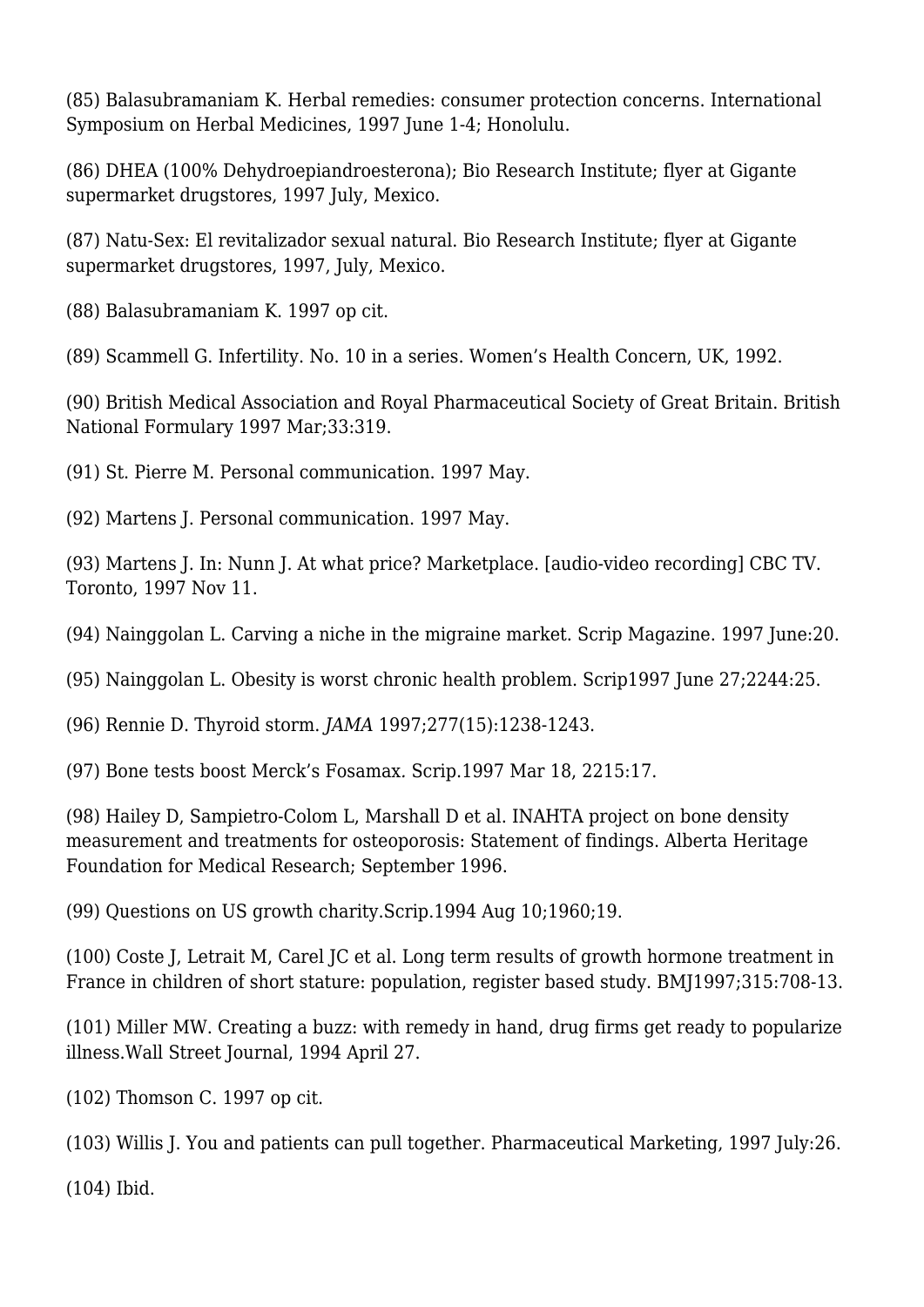(105) UK National Osteoporosis Society. Guidelines re: Liaison between the National Osteoporosis Society and pharmaceutical companies and their agents, 1997.

(106) Gilbert D, Chetley A. 1996 op cit.

(107) Milmo S. A matter of patients. Pharmaceutical Visions 1996; 5(1):68-72.

(108) Ibid.

(109) WHO 1988;op cit:5.

(110) WHO 1988;op cit:6.

(111) Gilbert D, Chetley A. 1996 op cit.

(112) European Public Health Alliance. Commercial sponsorship and NGOs. Brussels, 1996.

(113) Wynn HA, Long A. Patient awareness of the adverse effects of non-steroidal antiinflammatory drugs (NSAIDs) Br J Clin Pharmacol 1996;42:253-256.

(114) Mintzes B. Teaching pupils about medicines. Has the new French initiative got it right? WHO Essential Drugs Monitor 1996;21:15.

(115) WHO 1988 op cit:11-12.

(116) US Department of Health and Human Services. Food and Drug Administration. Guidance for industry: Industry-supported scientific and educational activities. Office of Policy. November 1997.(http:www.fda.gov/cder/guidance/index.htm).

(117) Company faces Internet inquiry in UK. Scrip 1996 Sept 13;2163:4.

(118) Chetley A.Problem drugs, Zed Books and HAI, London, 1995; 18.

(119) WHO to look at Internet pharmaceuticals trade.Scrip 1997 May 23;2234:14.

(120) Ibid.

(121) The web of information inequality.

[editorial]

*The Lancet*; 1997;349:1781.

(122) Rhein RW.1996 op cit.

(123) Ibid.

(124) FDA Internet Mtg Ref to Come, should be same as 123.